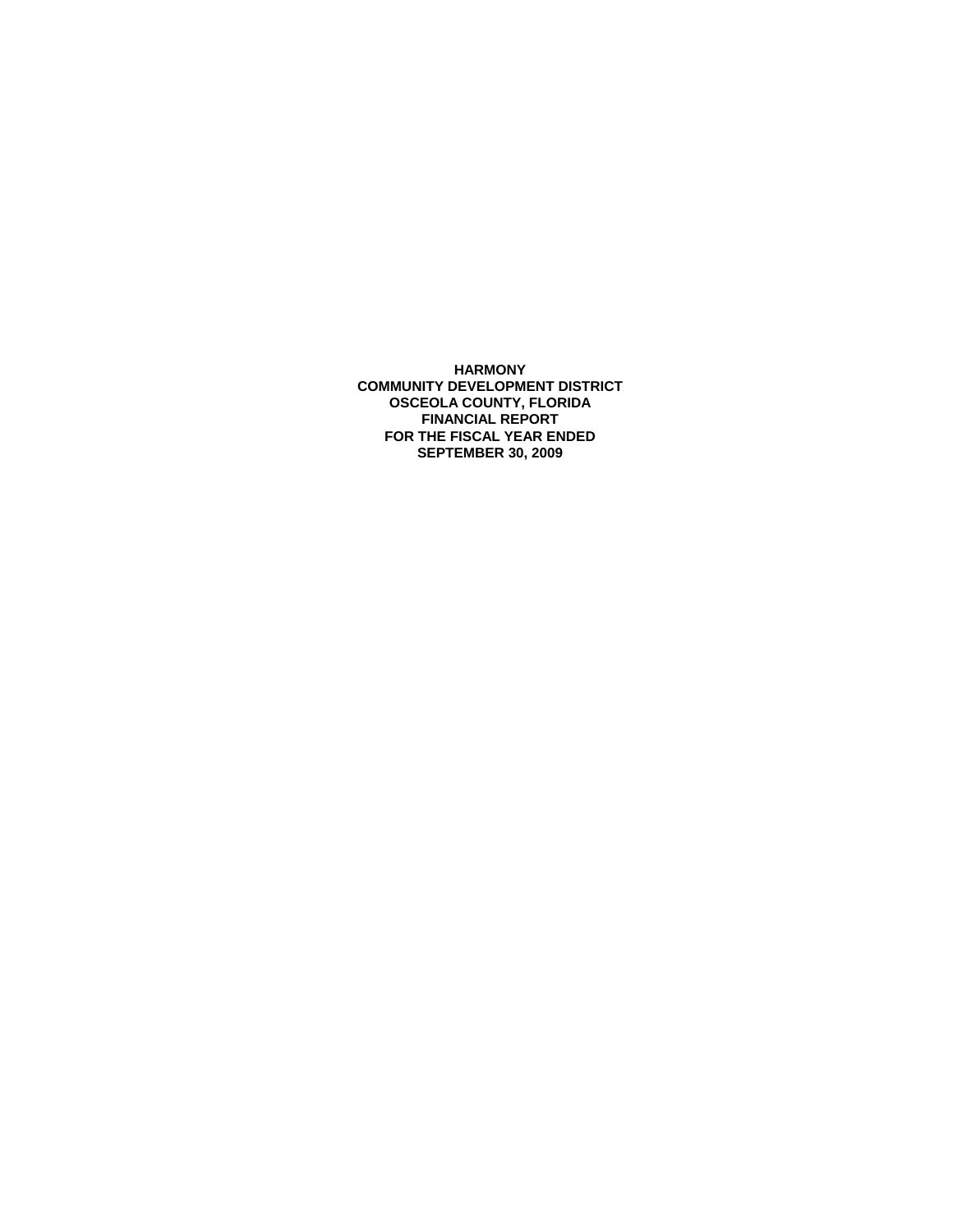# **HARMONY COMMUNITY DEVELOPMENT DISTRICT OSCEOLA COUNTY, FLORIDA**

# **TABLE OF CONTENTS**

|                                                                          | Page           |
|--------------------------------------------------------------------------|----------------|
| <b>INDEPENDENT AUDITOR'S REPORT</b>                                      | 1              |
| MANAGEMENT'S DISCUSSION AND ANALYSIS                                     | $2 - 5$        |
| <b>BASIC FINANCIAL STATEMENTS</b>                                        |                |
| <b>Government-Wide Financial Statements:</b>                             |                |
| <b>Statement of Net Assets</b>                                           | 6              |
| <b>Statement of Activities</b>                                           | $\overline{7}$ |
| <b>Fund Financial Statements:</b>                                        |                |
| Balance Sheet - Governmental Funds                                       | 8              |
| Reconciliation of the Balance Sheet - Governmental Funds                 |                |
| to the Statement of Net Assets                                           | 9              |
| Statement of Revenues, Expenditures and Changes in Fund Balances -       |                |
| <b>Governmental Funds</b>                                                | 10             |
| Reconciliation of the Statement of Revenues, Expenditures and Changes in |                |
| Fund Balances of Governmental Funds to the Statement of Activities       | 11             |
| Notes to the Financial Statements                                        | $12 - 19$      |
| <b>REQUIRED SUPPLEMENTARY INFORMATION</b>                                |                |
| Schedule of Revenues, Expenditures and Changes in Fund Balance -         |                |
| Budget and Actual - General Fund                                         | 20             |
| Notes to Required Supplementary Information                              | 21             |
| REPORT ON INTERNAL CONTROL OVER FINANCIAL REPORTING AND                  |                |
| COMPLIANCE AND OTHER MATTERS BASED ON AN AUDIT OF FINANCIAL              |                |
| STATEMENTS PERFORMED IN ACCORDANCE WITH GOVERNMENT                       |                |
| <b>AUDITING STANDARDS</b>                                                | $22 - 23$      |
| MANAGEMENT LETTER REQUIRED BY CHAPTER 10.550 OF THE RULES                |                |
| OF THE AUDITOR GENERAL OF THE STATE OF FLORIDA                           | $24 - 26$      |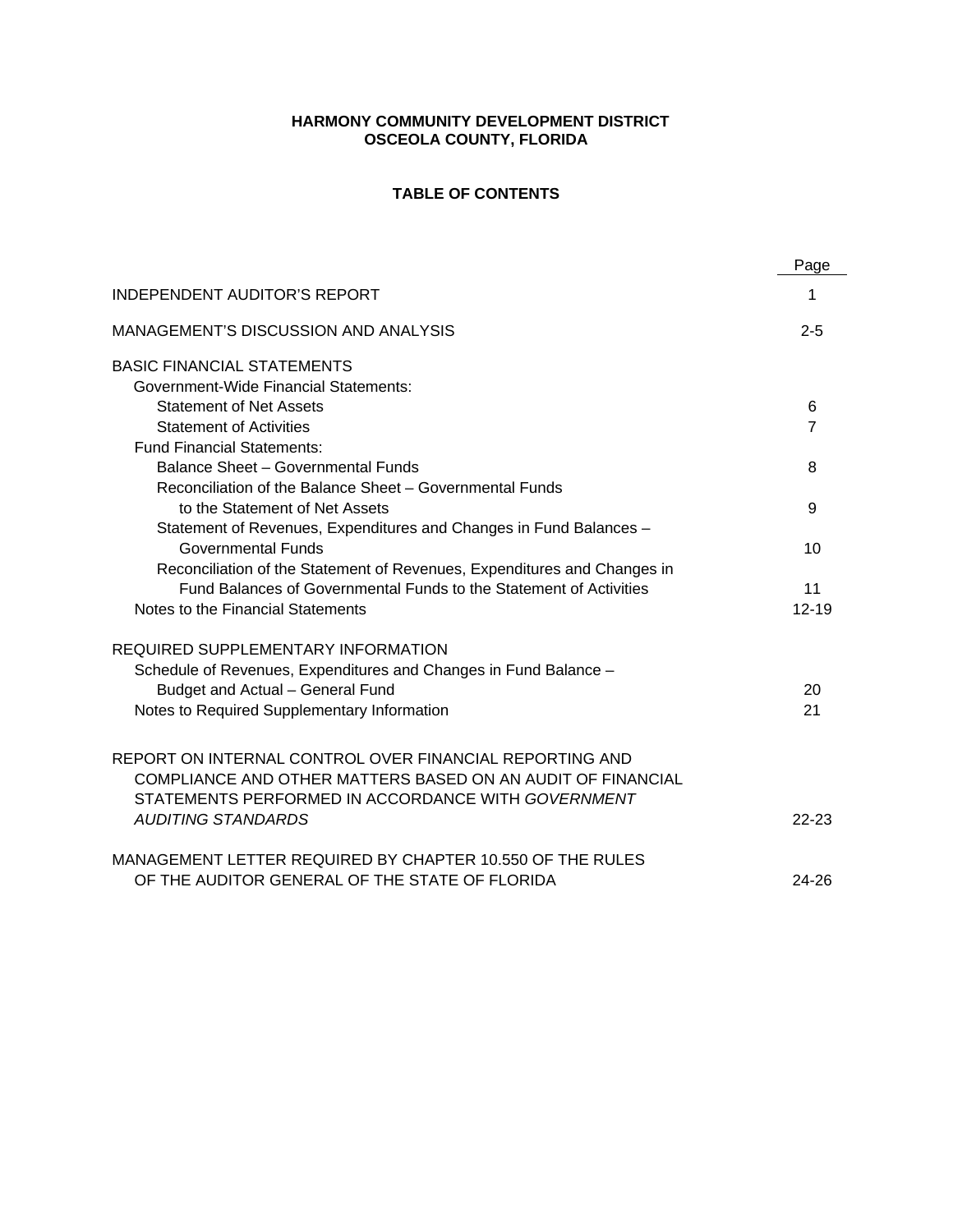

2700 North Military Trail . Suite 350 Boca Raton, Florida 33431 (561) 994-9299 · (800) 299-4728 Fax (561) 994-5823 www.graucpa.com

#### **INDEPENDENT AUDITOR'S REPORT**

To the Board of Supervisors Harmony Community Development District Osceola County, Florida

We have audited the accompanying financial statements of the governmental activities and each major fund of Harmony Community Development District, Osceola County, Florida (the "District") as of and for the fiscal year ended September 30, 2009, which collectively comprise the District's basic financial statements as listed in the table of contents. These financial statements are the responsibility of the District's management. Our responsibility is to express opinions on these financial statements based on our audit.

We conducted our audit in accordance with auditing standards generally accepted in the United States of America and the standards applicable to financial audits contained in Government Auditing Standards, issued by the Comptroller General of the United States. Those standards require that we plan and perform the audit to obtain reasonable assurance about whether the financial statements are free of material misstatement. An audit includes examining, on a test basis, evidence supporting the amounts and disclosures in the financial statements. An audit also includes assessing the accounting principles used and the significant estimates made by management, as well as evaluating the overall financial statement presentation. We believe that our audit provides a reasonable basis for our opinions.

In our opinion, the financial statements referred to above present fairly, in all material respects, the respective financial position of the governmental activities and each major fund of the District as of September 30, 2009. and the respective changes in financial position thereof for the fiscal year then ended in conformity with accounting principles generally accepted in the United States of America.

In accordance with Government Auditing Standards, we have also issued our report dated July 26, 2010, on our consideration of the District's internal control over financial reporting and on our tests of its compliance with certain provisions of laws, regulations, and contracts, and other matters. The purpose of that report is to describe the scope of our testing of internal control over financial reporting and compliance and the results of that testing, and not to provide an opinion on the internal control over financial reporting or on compliance. That report is an integral part of an audit performed in accordance with Government Auditing Standards and important for assessing the results of our audit.

The management's discussion and analysis and budgetary comparison information are not a required part of the basic financial statements but are supplementary information required by accounting principles generally accepted in the United States of America. We have applied certain limited procedures, which consisted principally of inquiries of management regarding the methods of measurement and presentation of the required supplementary information. However, we did not audit the information and express no opinion on it.

 $\frac{1}{\frac{1}{1}}$  ( and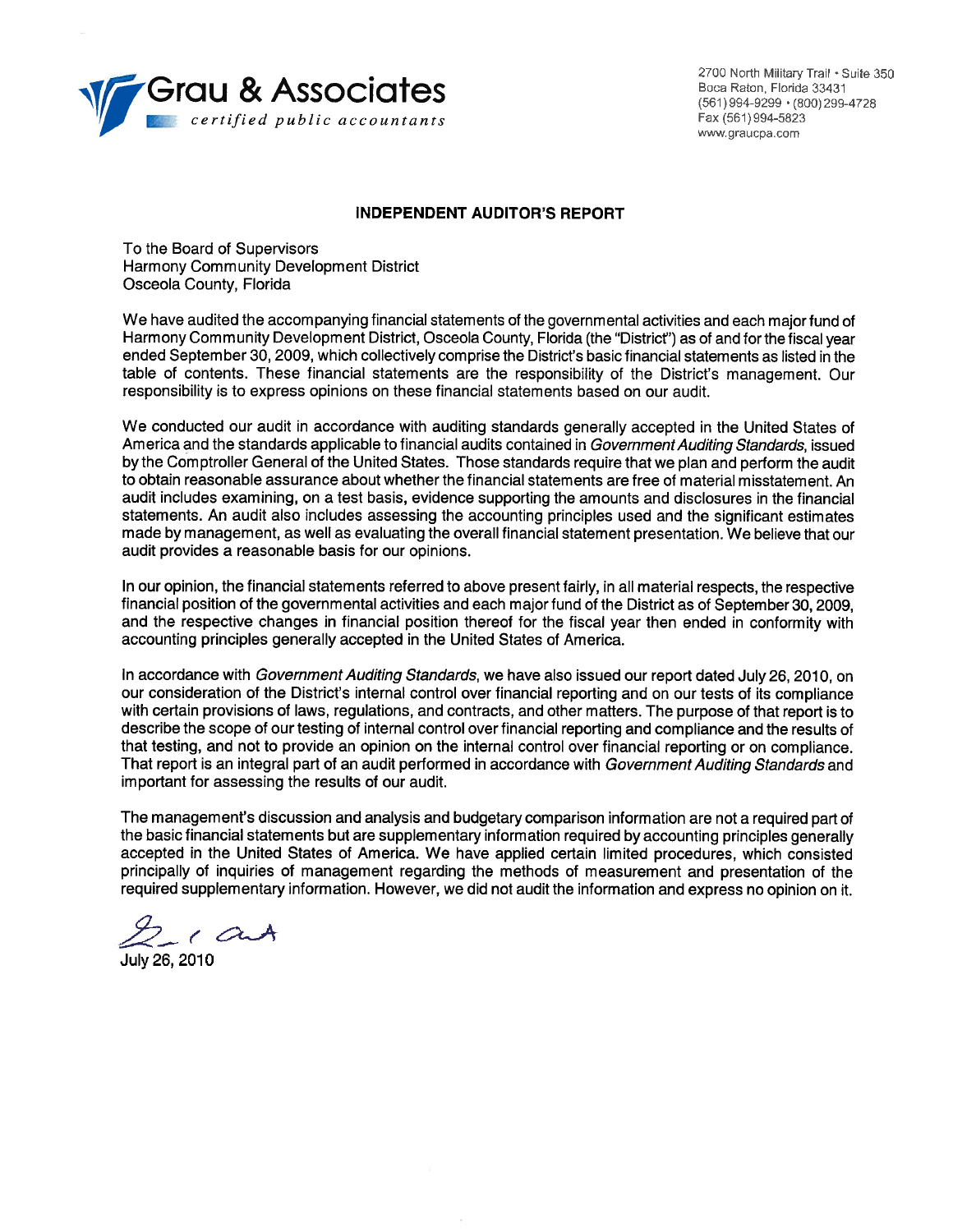# **MANAGEMENT'S DISCUSSION AND ANALYSIS**

Our discussion and analysis of Harmony Community Development District, Osceola County, Florida's ("District") financial performance provides an overview of the District's financial activities for the fiscal year ended September 30, 2009. Please read it in conjunction with the District's Independent Auditor's Report, basic financial statements, accompanying notes and supplementary information to the basic financial statements.

## FINANCIAL HIGHLIGHTS

- The liabilities of the District exceeded its assets at the close of the most recent fiscal year resulting in a net asset balance of \$(11,039,046).
- The change in the District's total net assets in comparison with the prior fiscal year was \$97,382, an increase. The key components of the District's net assets and change in net assets are reflected in the table in the government-wide financial statements analysis section.
- At September 30, 2009, the District's governmental funds reported combined ending fund balances of \$3,766,330, a decrease of (\$40,987) in comparison with the prior year. Of the total fund balance, a portion is reserved for debt service and other items and the remainder is unreserved which is available for spending at the District's discretion.

# OVERVIEW OF FINANCIAL STATEMENTS

This discussion and analysis are intended to serve as the introduction to the District's basic financial statements. The District's basic financial statements are comprised of three components: **1)** government-wide financial statements, **2)** fund financial statements, and **3)** notes to the financial statements. This report also contains other supplementary information in addition to the basic financial statements themselves.

## **1)** Government-Wide Financial Statements

The government-wide financial statements are designed to provide readers with a broad overview of the District's finances, in a manner similar to a private-sector business.

The statement of net assets presents information on all the District's assets and liabilities, with the difference between the two reported as net assets. Over time, increases or decreases in net assets may serve as a useful indicator of whether the financial position of the District is improving or deteriorating.

The statement of activities presents information showing how the government's net assets changed during the most recent fiscal year. All changes in net assets are reported as soon as the underlying event giving rise to the change occurs, regardless of the timing of related cash flows. Thus, revenues and expenses are reported in this statement for some items that will only result in cash flows in future fiscal periods.

The government-wide financial statements include all governmental activities that are principally supported by special assessment revenues. The District does not have any business-type activities. The governmental activities of the District include the general government (management), physical environment (maintenance) and parks and recreation functions.

## **2)** Fund Financial Statements

A fund is a grouping of related accounts that is used to maintain control over resources that have been segregated for specific activities or objectives. The District, like other state and local governments, uses fund accounting to ensure and demonstrate compliance with finance-related legal requirements. The District has one fund category: governmental funds.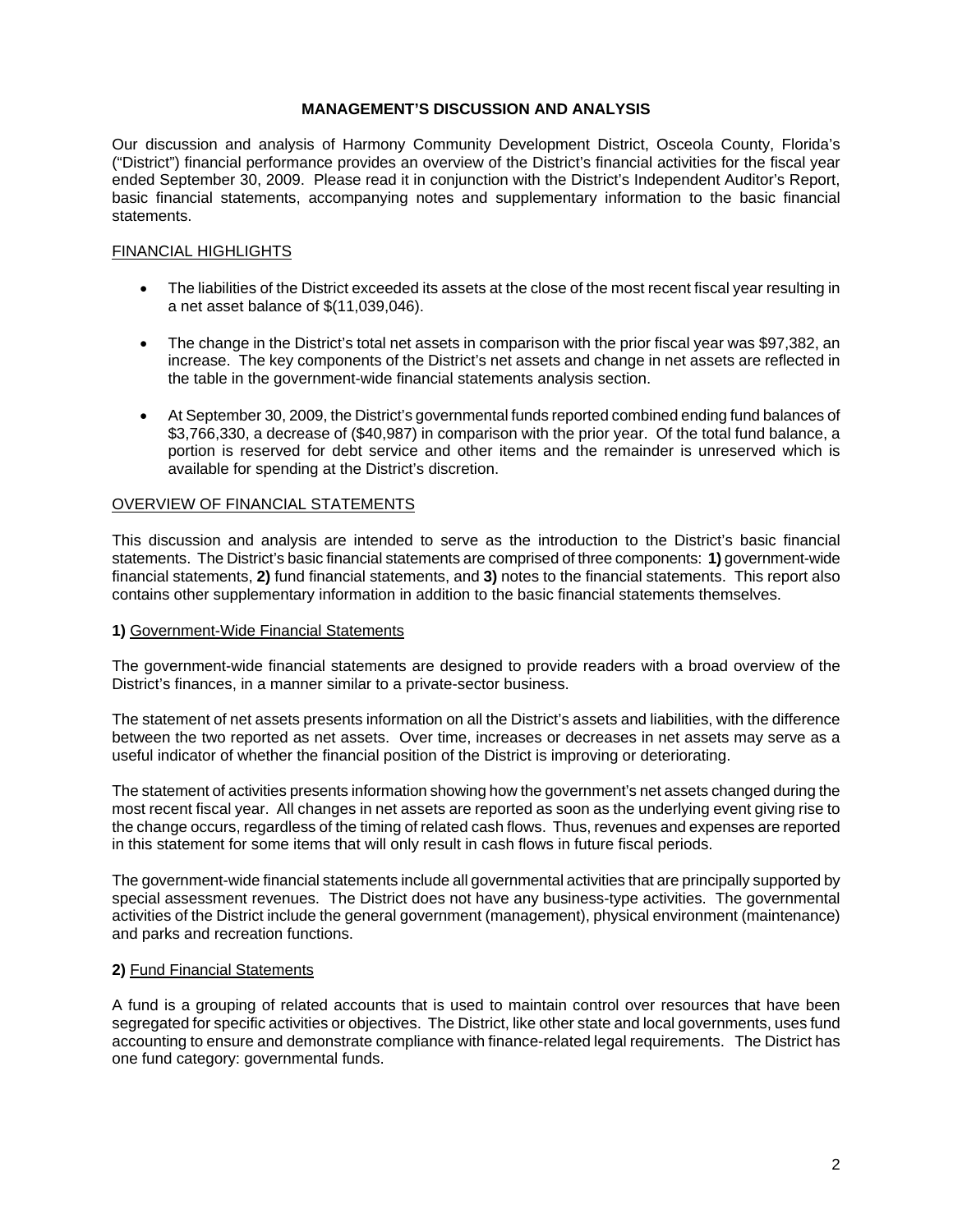# OVERVIEW OF FINANCIAL STATEMENTS (Continued)

### **2)** Fund Financial Statements (Continued)

### Governmental Funds

Governmental funds are used to account for essentially the same functions reported as governmental activities in the government-wide financial statements. However, unlike the government-wide financial statements, governmental fund financial statements focus on near-term inflows and outflows of spendable resources, as well as on balances of spendable resources available at the end of the fiscal year. Such information may be useful in evaluating a District's near-term financing requirements.

Because the focus of governmental funds is narrower than that of the government-wide financial statements, it is useful to compare the information presented for governmental funds with similar information presented for governmental activities in the government-wide financial statements. By doing so, readers may better understand the long-term impact of the District's near-term financing decisions. Both the governmental fund balance sheet and the governmental fund statement of revenues, expenditures, and changes in fund balance provide a reconciliation to facilitate this comparison between governmental funds and governmental activities.

The District currently maintains four individual governmental funds for external reporting. Information is presented separately in the governmental fund balance sheet and the governmental fund statement of revenues, expenditures, and changes in fund balances for the general, debt service 2001, debt service 2004, and capital projects funds. All of the funds are considered to be major funds.

The District adopts an annual appropriated budget for its general fund. A budgetary comparison schedule has been provided for the general fund to demonstrate compliance with the budget.

#### **3**) Notes to the Financial Statements

The notes provide additional information that is essential to a full understanding of the data included in the government-wide and fund financial statements.

#### FINANCIAL ANALYSIS OF GOVERNMENT-WIDE INFORMATION

As noted earlier, net assets may serve over time as a useful indicator of an entity's financial position. In the case of the District, liabilities exceeded assets at the close of the most recent fiscal year.

A portion of the District's net assets reflects its investment in capital assets (e.g. land, land improvements and infrastructure); less any related debt used to acquire those assets that is still outstanding. These assets are used to provide services to residents; consequently, these assets are not available for future spending. Although the District's investment in capital assets is reported net of related debt, it should be noted that the resources needed to repay this debt must be provided from other sources, since the capital assets themselves cannot be used to liquidate these liabilities.

The restricted portion of the District's net assets represents resources that are subject to external restrictions on how they may be used. They are funds set aside for debt service under the District's Bond Indentures. The remaining balance of unrestricted net assets may be used to meet the District's other obligations.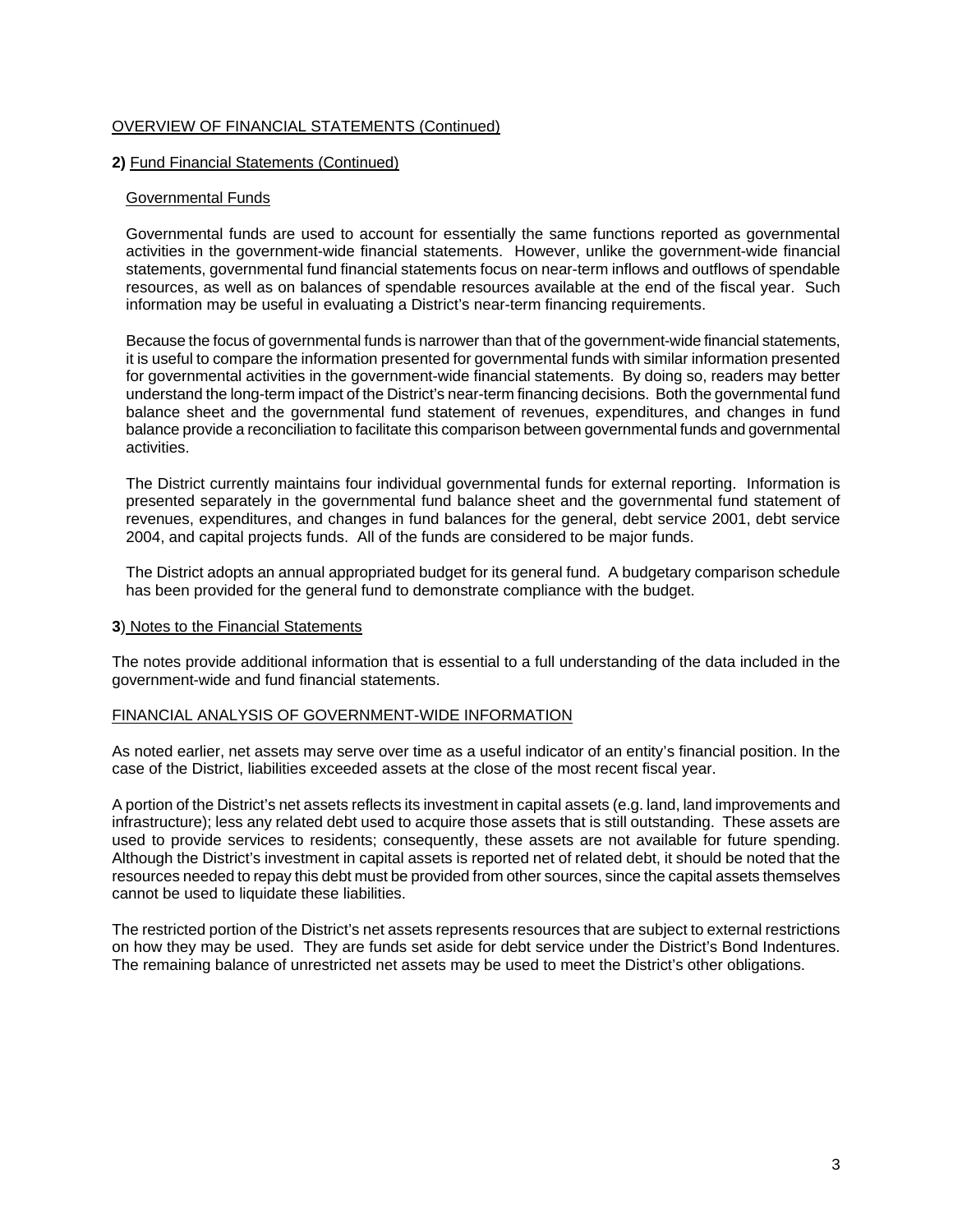# FINANCIAL ANALYSIS OF GOVERNMENT-WIDE INFORMATION (Continued)

Key components of the District's net assets were as follows:

## SEPTEMBER 30, NET ASSETS

|                                                 | 2009 |              |   | 2008           |
|-------------------------------------------------|------|--------------|---|----------------|
| Assets, excluding capital assets                | S    | 4,443,647    | S | 4,471,578      |
| Capital assets, net of depreciation             |      | 16,330,591   |   | 16,741,337     |
| Total assets                                    |      | 20,774,238   |   | 21,212,915     |
| Liabilities, excluding long-term liabilities    |      | 988,284      |   | 1,029,343      |
| Long-term liabilities                           |      | 30,825,000   |   | 31,320,000     |
| <b>Total liabilities</b>                        |      | 31,813,284   |   | 32.349.343     |
| <b>Net Assets</b>                               |      |              |   |                |
| Invested in capital assets, net of related debt |      | (13,756,250) |   | (13, 775, 219) |
| Restricted for debt service and other items     |      | 2,315,780    |   | 2,284,488      |
| Unrestricted                                    |      | 401,424      |   | 354.303        |
| Total net assets (deficit)                      |      | (11.039.046) | S | (11.136.428)   |

The change in the District's total net assets during the most recent fiscal year was an increase. The majority of the change represents the degree to which ongoing revenues exceeded the cost of operations, including depreciation, and interest on the District's long-term debt.

The key elements of the District's change in net assets are reflected in the following table:

|                                 | 2009               |   | 2008           |
|---------------------------------|--------------------|---|----------------|
| Revenues:                       |                    |   |                |
| Program revenues                | \$<br>4,247,565    | S | 4,240,511      |
| General revenues                | 2,832              |   | 13,771         |
| Total revenues                  | 4,250,397          |   | 4,254,282      |
| Expenses:                       |                    |   |                |
| General government              | 234.428            |   | 199,109        |
| Maintenance and operations      | 1,553,708          |   | 11,627,550     |
| Parks and recreation            | 163,750            |   | 123,276        |
| Interest                        | 2,201,129          |   | 2,233,958      |
| Total expenses                  | 4,153,015          |   | 14,183,893     |
| Change in net assets            | 97,382             |   | (9,929,611)    |
| Net assets (deficit), beginning | (11, 136, 428)     |   | (1,206,817)    |
| Net assets (deficit), ending    | \$<br>(11,039,046) |   | (11, 136, 428) |

#### CHANGES IN NET ASSETS FOR THE FISCAL YEAR ENDED SEPTEMBER 30,

Program revenues were comprised primarily of assessments for both the most recent and preceding fiscal years.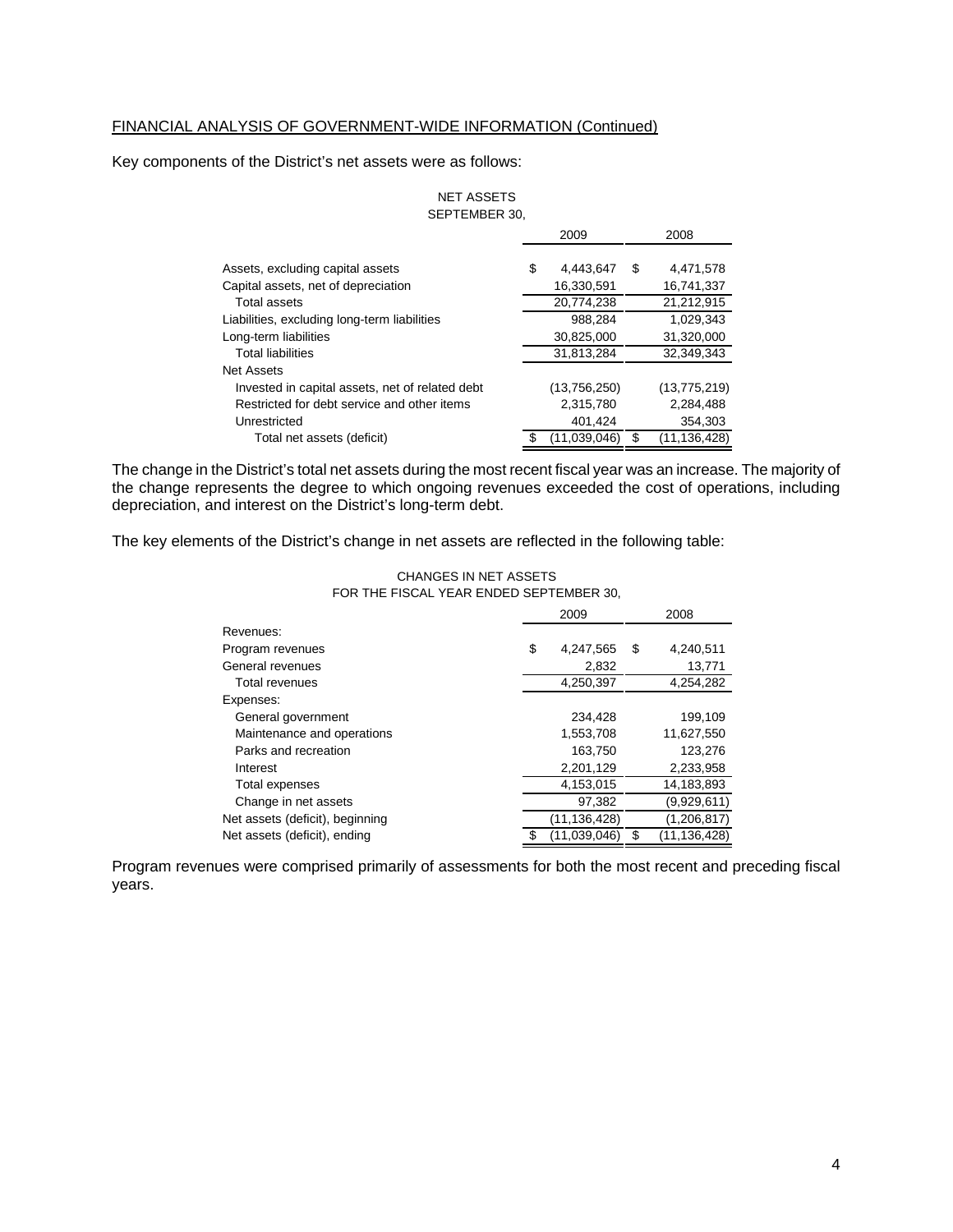# FINANCIAL ANALYSIS OF GOVERNMENTAL FUNDS

The District uses fund accounting to ensure and demonstrate compliance with finance related legal requirements. The general fund includes all activities related to providing management and operating services.

In the table below we have presented the cost of the largest functions/programs as a percentage of total governmental funds.

|                                          | 2009      |       | 2008 |           |      |  |
|------------------------------------------|-----------|-------|------|-----------|------|--|
| General government                       | 234.428   | 6%    |      | 199.109   | 4%   |  |
| Maintenance and operations               | 1,221,020 | 28%   |      | 1.192.205 | 23%  |  |
| Parks and recreation                     | 40.474    | $1\%$ |      | ۰         | 0%   |  |
| Interest and principal on long-term debt | 2,689,550 | 64%   |      | 2.701.794 | 58%  |  |
| Capital outlay                           | 45.218    | 1%    |      | 113.427   | 15%  |  |
| Total                                    | 4,230,690 | 100%  |      | 4,206,535 | 100% |  |

Debt service comprised the majority of expenditures for total governmental activities for both the current and prior fiscal years.

## GENERAL BUDGETING HIGHLIGHTS

An operating budget was adopted and maintained by the governing board for the District pursuant to the requirements of Florida Statutes. The budget is adopted using the same basis of accounting that is used in preparation of the fund financial statements. The legal level of budgetary control, the level at which expenditures may not exceed budget, is in the aggregate. Any budget amendments that increase the aggregate budgeted appropriations must be approved by the Board of Supervisors. The general fund budget for the fiscal year ended September 30, 2009 was amended to increase revenues by \$15,874, increase appropriations by \$21,602. Actual general fund expenditures did not exceed final budgeted appropriations for the fiscal year ended September 30, 2009.

## CAPITAL ASSETS AND DEBT ADMINISTRATION

## Capital Assets

At September 30, 2009, the District had \$17,257,517 invested in land, land improvements, infrastructure, recreation areas and facilities, and equipment. In the government-wide financial statements depreciation of \$926,926 has been taken, which resulted in a net book value of \$16,330,591. More detailed information about the District's capital assets is presented in the notes of the financial statements.

## Capital Debt

At September 30, 2009, the District had \$30,825,000 in Bonds outstanding for its governmental activities, a decrease of approximately 2% from the prior year. More detailed information about the District's capital debt is presented in the notes of the financial statements.

#### Contacting the District's Financial Management

This financial report is designed to provide our citizens, land owners, investors and creditors with a general overview of the District's finances and to demonstrate the District's accountability for the financial resources it manages and the stewardship of the facilities it maintains. If you have questions about this report or need additional financial information, contact the Harmony Community Development District's Finance Department at 210 N. University Drive, Suite 702, Coral Springs, Florida, 33071.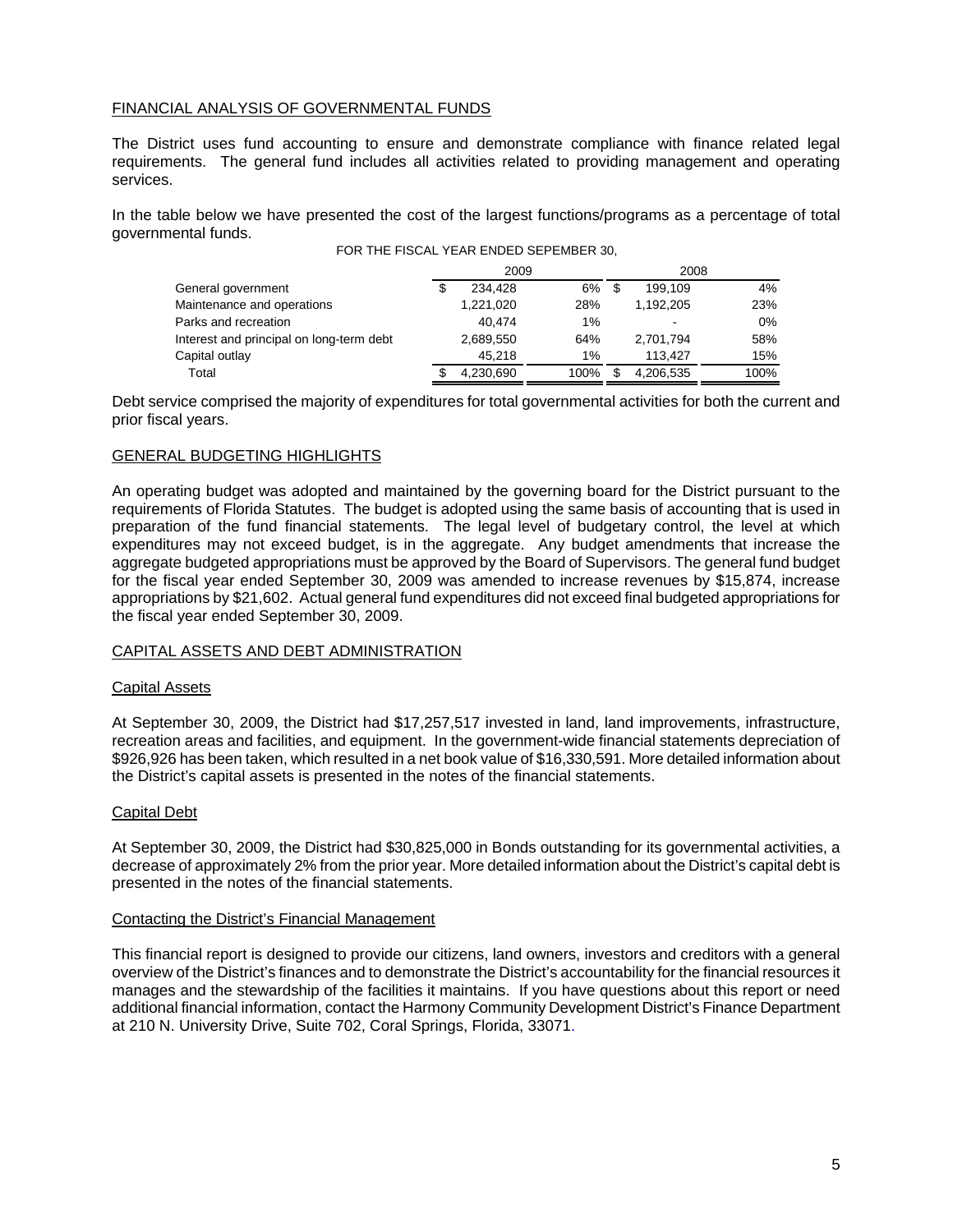## **HARMONY COMMUNITY DEVELOPMENT DISTRICT OSCEOLA COUNTY, FLORIDA STATEMENT OF NET ASSETS SEPTEMBER 30, 2009**

| Activities<br><b>ASSETS</b><br>\$<br>Cash<br>360,840<br>496,815<br>Assessments receivable<br>16,165<br>Due from other governments (unused distributed funds) |  |
|--------------------------------------------------------------------------------------------------------------------------------------------------------------|--|
|                                                                                                                                                              |  |
|                                                                                                                                                              |  |
|                                                                                                                                                              |  |
|                                                                                                                                                              |  |
|                                                                                                                                                              |  |
| Restricted assets:                                                                                                                                           |  |
| Investments<br>3,041,639                                                                                                                                     |  |
| 528,188<br>Deferred charges                                                                                                                                  |  |
| Capital assets:                                                                                                                                              |  |
| Nondepreciable<br>8,588,818                                                                                                                                  |  |
| Depreciable, net<br>7,741,773                                                                                                                                |  |
| <b>Total assets</b><br>20,774,238                                                                                                                            |  |
|                                                                                                                                                              |  |
| <b>LIABILITIES</b>                                                                                                                                           |  |
| Accounts payable<br>88,435                                                                                                                                   |  |
| Accrued interest payable<br>899,849                                                                                                                          |  |
| Non-current liabilities:                                                                                                                                     |  |
| Due within one year<br>500,000                                                                                                                               |  |
| Due in more than one year<br>30,325,000                                                                                                                      |  |
| <b>Total liabilities</b><br>31,813,284                                                                                                                       |  |
| <b>NET ASSETS</b>                                                                                                                                            |  |
| Invested in capital assets, net of related debt<br>(13,756,250)                                                                                              |  |
| Restricted for debt service and other items<br>2,315,780                                                                                                     |  |
| Unrestricted<br>401,424                                                                                                                                      |  |
| (11,039,046)<br>\$<br>Total net assets (deficit)                                                                                                             |  |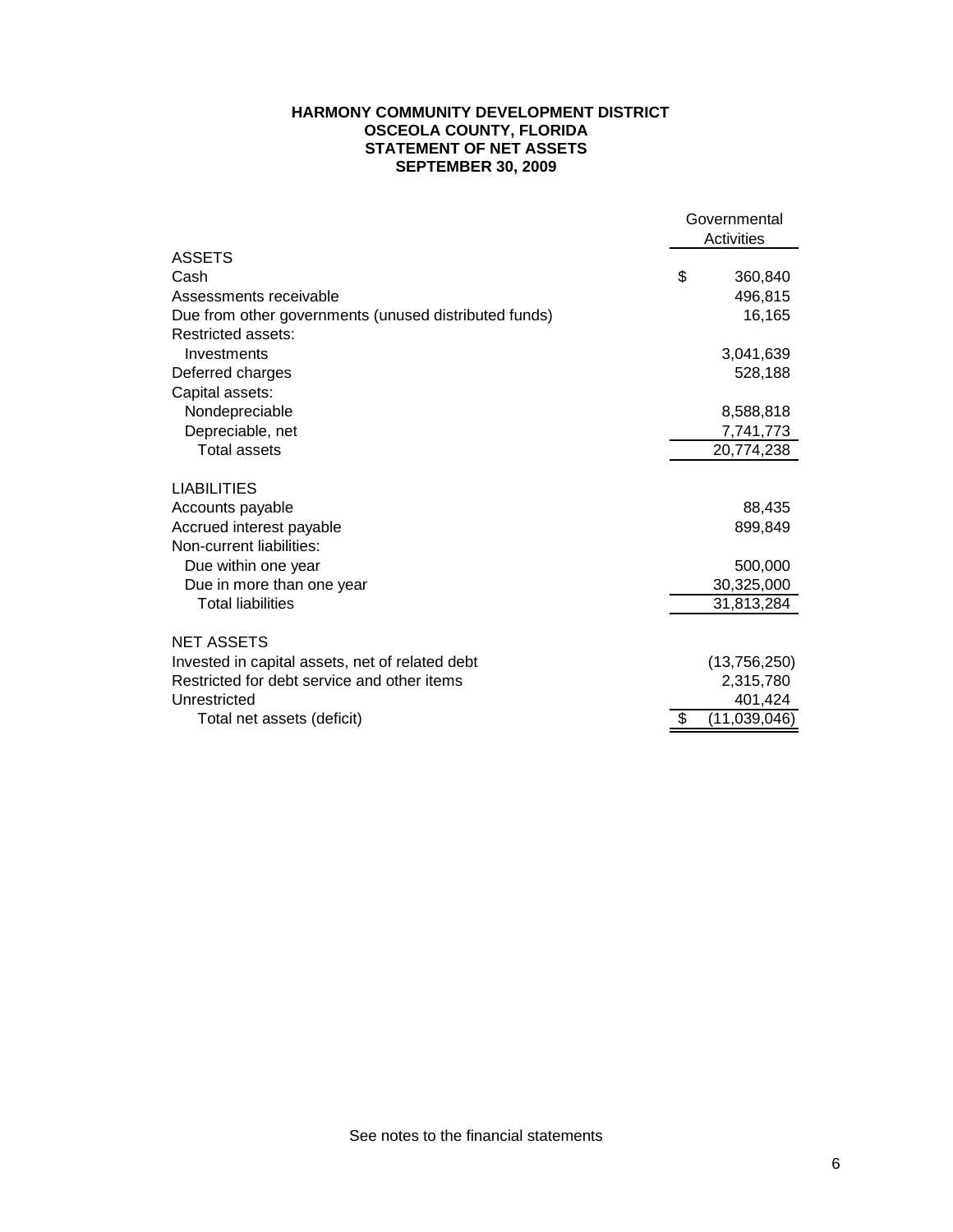### **HARMONY COMMUNITY DEVELOPMENT DISTRICT OSCEOLA COUNTY, FLORIDA STATEMENT OF ACTIVITIES FOR THE FISCAL YEAR ENDED SEPTEMBER 30, 2009**

|                               |                 |                      |                                  |                  |                       |               |       | Net (Expense) |
|-------------------------------|-----------------|----------------------|----------------------------------|------------------|-----------------------|---------------|-------|---------------|
|                               |                 |                      |                                  |                  |                       |               |       | Revenue and   |
|                               |                 |                      |                                  | Program Revenues | Changes in Net Assets |               |       |               |
|                               |                 |                      | Charges                          |                  | Operating             | Capital       |       |               |
|                               |                 |                      | for                              |                  | Grants and            | Grants and    |       | Governmental  |
| <b>Functions/Programs</b>     | <b>Expenses</b> |                      | <b>Services</b>                  |                  | Contributions         | Contributions |       | Activities    |
| Primary government:           |                 |                      |                                  |                  |                       |               |       |               |
| Governmental activities:      |                 |                      |                                  |                  |                       |               |       |               |
| General government            | \$              | 234,428              | \$<br>234,428                    | \$               | $\sim$ .              | \$            |       | \$            |
| Maintenance and operations    |                 | 1,553,708            | 1,296,157                        |                  |                       |               | 1,060 | (256, 491)    |
| Parks and recreation          |                 | 163,750              |                                  |                  |                       |               |       | (163, 750)    |
| Interest on long-term debt    |                 | 2,201,129            | 2,705,858                        |                  | 10,062                |               |       | 514,791       |
| Total governmental activities |                 | 4,153,015            | 4,236,443                        |                  | 10,062                |               | 1,060 | 94,550        |
|                               |                 | General revenues:    |                                  |                  |                       |               |       |               |
|                               |                 |                      | Unrestricted investment earnings |                  |                       |               |       | 996           |
|                               | 1,836           |                      |                                  |                  |                       |               |       |               |
|                               |                 |                      | Total general revenues           |                  |                       |               |       | 2,832         |
|                               |                 | Change in net assets |                                  |                  |                       |               |       | 97 382        |

Change in net assets 97,382 Net assets (deficit) - beginning (11,136,428) Net assets (deficit) - ending (11,039,046)

See notes to the financial statements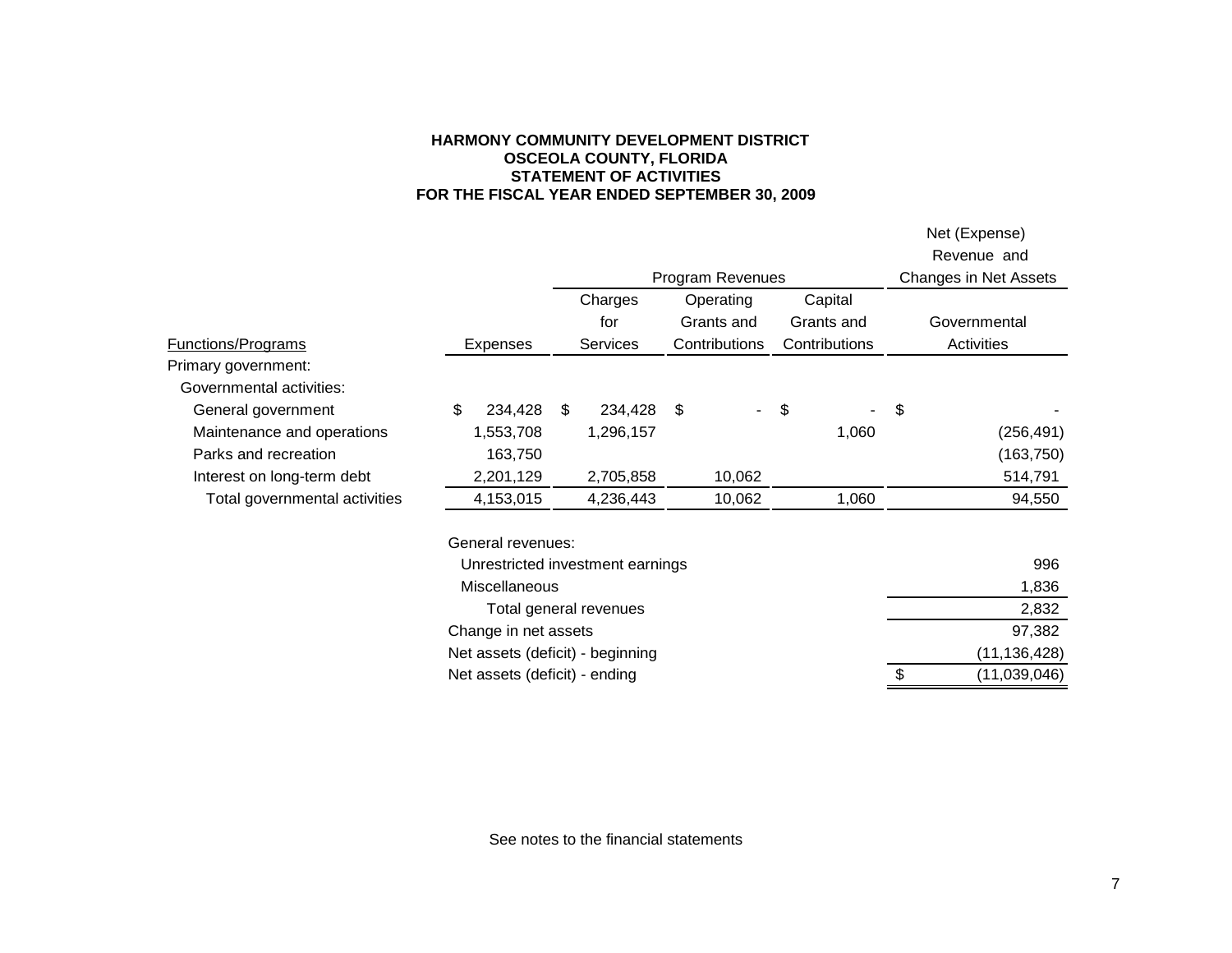# **HARMONY COMMUNITY DEVELOPMENT DISTRICT OSCEOLA COUNTY, FLORIDA BALANCE SHEET GOVERNMENTAL FUNDS SEPTEMBER 30, 2009**

|                                     |               |                 | Total           |         |               |              |           |  |
|-------------------------------------|---------------|-----------------|-----------------|---------|---------------|--------------|-----------|--|
|                                     |               | Debt            | Debt            | Capital |               | Governmental |           |  |
|                                     | General       | Service 2001    | Service 2004    |         | Projects 2004 |              | Funds     |  |
| <b>ASSETS</b>                       |               |                 |                 |         |               |              |           |  |
| Cash                                | \$<br>360,840 | \$              | \$              | \$      |               | \$           | 360,840   |  |
| Investments                         |               | 1,706,600       | 1,094,614       |         | 240,425       |              | 3,041,639 |  |
| Assessments receivable              | 92,415        | 49,009          | 355,391         |         |               |              | 496,815   |  |
| Due from other governments (unused  |               |                 |                 |         |               |              |           |  |
| distributed funds)                  | 6,118         | 10,047          |                 |         |               |              | 16,165    |  |
| Due from other funds                | 18,142        |                 |                 |         |               |              | 18,142    |  |
| <b>Total assets</b>                 | \$<br>477,515 | \$<br>1,765,656 | \$<br>1,450,005 | \$      | 240,425       | \$           | 3,933,601 |  |
| LIABILITIES AND FUND BALANCES       |               |                 |                 |         |               |              |           |  |
| Liabilities:                        |               |                 |                 |         |               |              |           |  |
| Accounts payable                    | \$<br>76,091  | \$              | \$              | \$      | 12,344        | \$           | 88,435    |  |
| Due to other funds                  |               | 32              |                 |         | 18,110        |              | 18,142    |  |
| Deferred revenue                    | 16,218        | 44,476          |                 |         |               |              | 60,694    |  |
| <b>Total liabilities</b>            | 92,309        | 44,508          | $\blacksquare$  |         | 30,454        |              | 167,271   |  |
| Fund balances:                      |               |                 |                 |         |               |              |           |  |
| Reserved for:                       |               |                 |                 |         |               |              |           |  |
| Debt service                        |               | 1,721,148       | 1,450,005       |         |               |              | 3,171,153 |  |
| Capital projects                    |               |                 |                 |         | 209,971       |              | 209,971   |  |
| Unreserved, reported in:            |               |                 |                 |         |               |              |           |  |
| General fund                        | 385,206       |                 |                 |         |               |              | 385,206   |  |
| <b>Total fund balances</b>          | 385,206       | 1,721,148       | 1,450,005       |         | 209,971       |              | 3,766,330 |  |
| Total liabilities and fund balances | \$<br>477,515 | 1,765,656       | \$<br>1,450,005 | S       | 240,425       |              | 3,933,601 |  |

See notes to the financial statements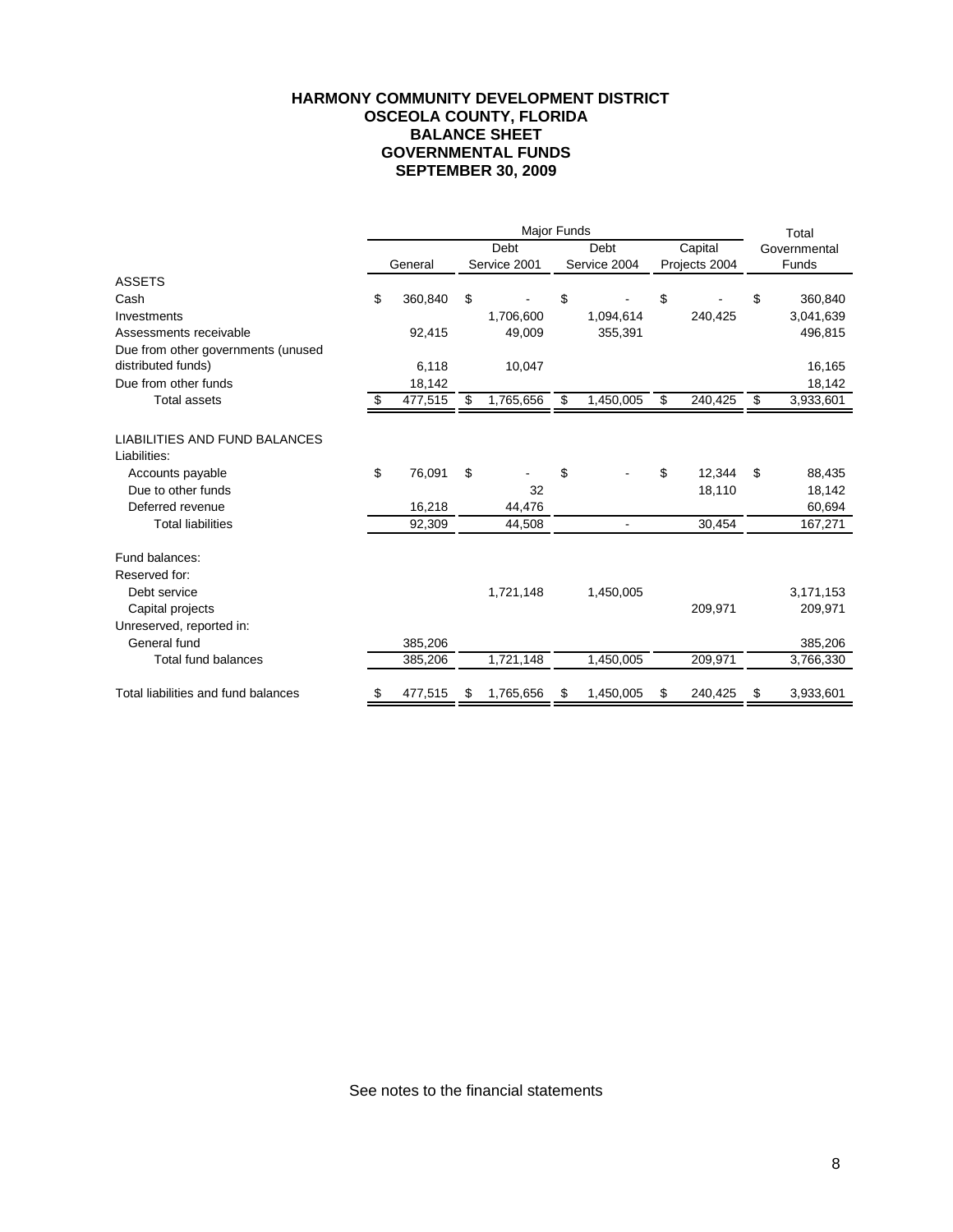## **HARMONY COMMUNITY DEVELOPMENT DISTRICT OSCEOLA COUNTY, FLORIDA RECONCILIATION OF THE BALANCE SHEET - GOVERNMENTAL FUNDS TO THE STATEMENT OF NET ASSETS SEPTEMBER 30, 2009**

| Fund balance - governmental funds                                                                                                                                                                                                                                                                                                                    | \$<br>3,766,330 |
|------------------------------------------------------------------------------------------------------------------------------------------------------------------------------------------------------------------------------------------------------------------------------------------------------------------------------------------------------|-----------------|
| Amounts reported for governmental activities in the statement<br>of net assets are different because:                                                                                                                                                                                                                                                |                 |
| Capital assets used in governmental activities are not<br>financial resources and, therefore, are not reported as assets in the<br>governmental funds. The statement of net assets includes those capital<br>assets, net of any accumulated depreciation, in the net assets fo the<br>government as a whole.<br>Cost of capital assets<br>17,257,517 |                 |
| Accumulated depreciation<br>(926,926)                                                                                                                                                                                                                                                                                                                | 16,330,591      |
| Assets that are not available to pay for current-period expenditures<br>are deferred in the fund financial statements                                                                                                                                                                                                                                | 60,694          |
| Bond issue costs are not financial resources and,<br>therefore are not reported as assets in the governmental funds. The<br>statements of net assets includes these costs, net of amortization.<br>Bond issue costs<br>633.823<br>(105, 635)<br>Accumulated amortization                                                                             | 528,188         |
| Liabilities not due and payable from current available<br>resources are not reported as liabilities in the governmental fund<br>statements. All liabilities, both current and long-term, are reported in the<br>government-wide financial statements.                                                                                                |                 |
| (899, 849)<br>Accrued interest payable                                                                                                                                                                                                                                                                                                               |                 |
| Bonds payable<br>(30,825,000)                                                                                                                                                                                                                                                                                                                        | (31, 724, 849)  |
| Net assets of governmental activities                                                                                                                                                                                                                                                                                                                | (11,039,046)    |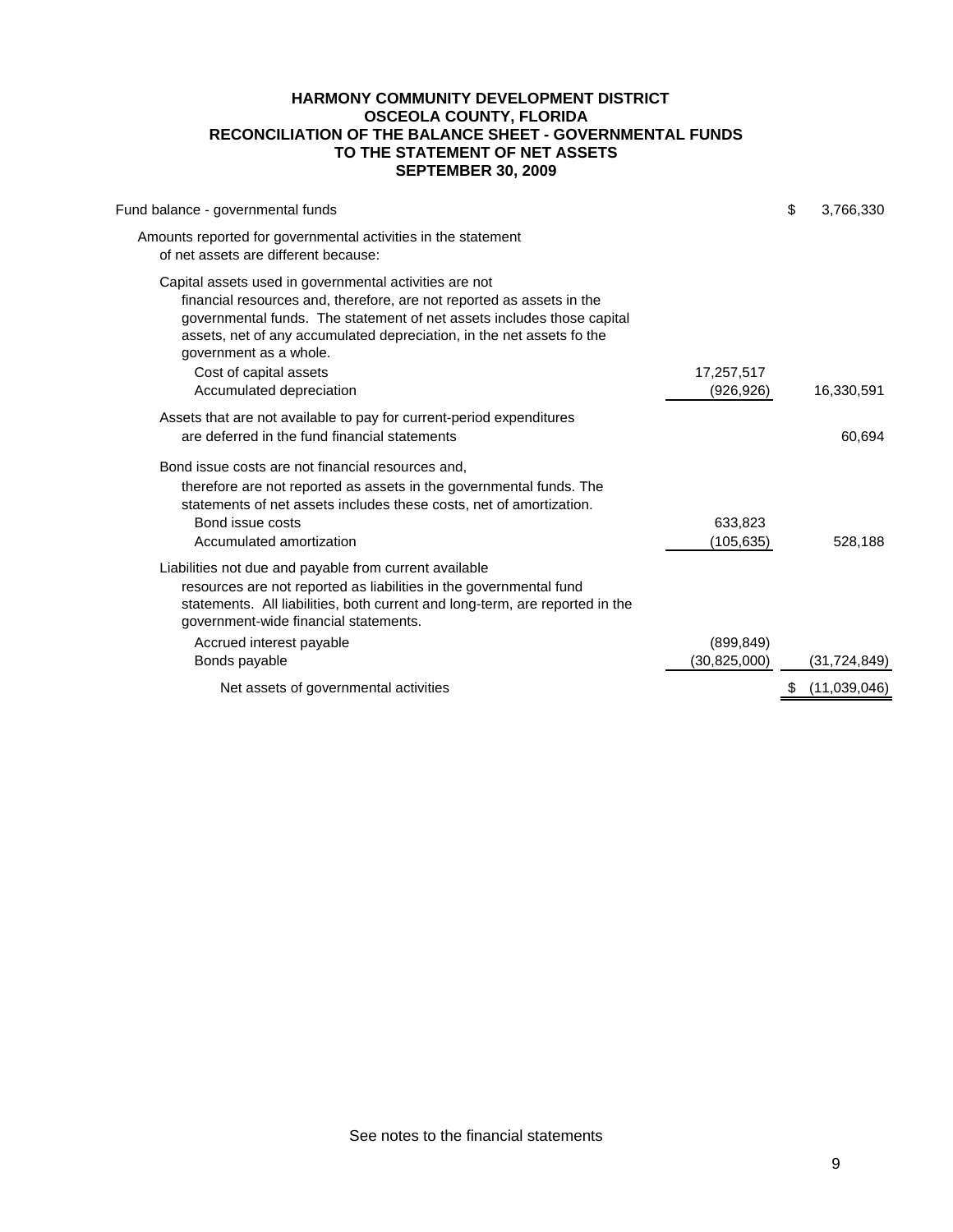## **HARMONY COMMUNITY DEVELOPMENT DISTRICT OSCEOLA COUNTY, FLORIDA STATEMENT OF REVENUES, EXPENDITURES, AND CHANGES IN FUND BALANCES GOVERNMENTAL FUNDS FOR THE FISCAL YEAR ENDED SEPTEMBER 30, 2009**

|                                       | Major Funds |           |    |                      |    |                      |    |               |    | Total                |
|---------------------------------------|-------------|-----------|----|----------------------|----|----------------------|----|---------------|----|----------------------|
|                                       |             |           |    | Debt                 |    | Debt                 |    | Capital       |    | Governmental         |
|                                       |             | General   |    | Service 2001         |    | Service 2004         |    | Projects 2004 |    | Funds                |
| <b>REVENUES</b>                       |             |           |    |                      |    |                      |    |               |    |                      |
| Assessments - Tax collector           | \$          | 611,396   | \$ | 1,058,130            | \$ |                      | \$ |               | \$ | 1,669,526            |
| Assessments - District collected      |             | 902,971   |    | 397,926              |    | 1,205,326            |    |               |    | 2,506,223            |
| Interest                              |             | 996       |    | 6,129                |    | 3,933                |    | 1,060         |    | 12,118               |
| Other revenues                        |             | 1,836     |    |                      |    |                      |    |               |    | 1,836                |
| <b>Total revenues</b>                 |             | 1,517,199 |    | 1,462,185            |    | 1,209,259            |    | 1,060         |    | 4,189,703            |
|                                       |             |           |    |                      |    |                      |    |               |    |                      |
| <b>EXPENDITURES</b>                   |             |           |    |                      |    |                      |    |               |    |                      |
| Current:                              |             |           |    |                      |    |                      |    |               |    |                      |
| General government                    |             | 224,802   |    | 9,626                |    |                      |    |               |    | 234,428              |
| Maintenance and operations            |             | 1,221,020 |    |                      |    |                      |    |               |    | 1,221,020            |
| Parks and recreation<br>Debt Service: |             | 40,474    |    |                      |    |                      |    |               |    | 40,474               |
|                                       |             |           |    |                      |    |                      |    |               |    |                      |
| Principal<br>Interest                 |             |           |    | 300,000<br>1,166,525 |    | 195,000<br>1,028,025 |    |               |    | 495,000<br>2,194,550 |
| Capital outlay                        |             |           |    |                      |    |                      |    | 45,218        |    | 45,218               |
| Total expenditures                    |             | 1,486,296 |    | 1,476,151            |    | 1,223,025            |    | 45,218        |    | 4,230,690            |
|                                       |             |           |    |                      |    |                      |    |               |    |                      |
| Excess (deficiency) of revenues       |             |           |    |                      |    |                      |    |               |    |                      |
| over (under) expenditures             |             | 30,903    |    | (13,966)             |    | (13,766)             |    | (44, 158)     |    | (40, 987)            |
| Fund balances - beginning             |             | 354,303   |    | 1,735,114            |    | 1,463,771            |    | 254,129       |    | 3,807,317            |
| Fund balances - ending                | \$          | 385,206   |    | 1,721,148            | \$ | 1,450,005            | S  | 209,971       |    | 3,766,330            |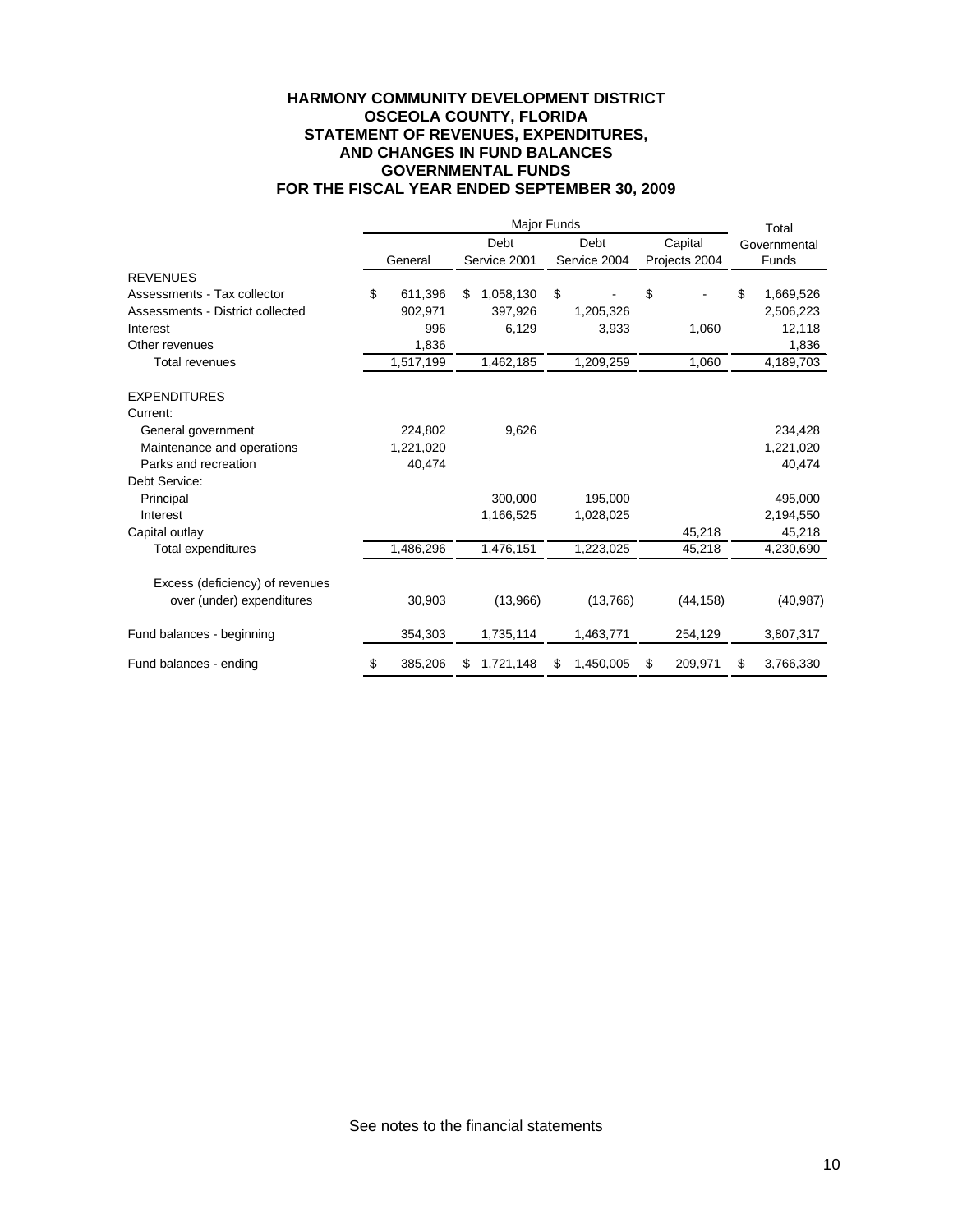# **HARMONY COMMUNITY DEVELOPMENT DISTRICT OSCEOLA COUNTY, FLORIDA RECONCILIATION OF THE STATEMENT OF REVENUES, EXPENDITURES AND CHANGES IN FUND BALANCES OF GOVERNMENTAL FUNDS TO THE STATEMENT OF ACTIVITIES FOR THE FISCAL YEAR ENDED SEPTEMBER 30, 2009**

| Net change in fund balances - total governmental funds                                                                                                                                                                                                | \$<br>(40, 987) |
|-------------------------------------------------------------------------------------------------------------------------------------------------------------------------------------------------------------------------------------------------------|-----------------|
| Amounts reported for governmental activities in the statement of activities<br>are different because:                                                                                                                                                 |                 |
| Governmental funds report capital outlays as expenditures; however,<br>the costs of capital assets is eliminated in the statement of activities and<br>capitalized in the statement of net assets.                                                    | 45,218          |
| Depreciation of capital assets is not recognized in the governmental<br>fund statements but is reported as an expense in the statement of<br>activities.                                                                                              | (455, 964)      |
| Revenues in the statement of activities that do not provide current<br>financial resources are deferred and are not reported as revenues in the<br>fund financial statements.                                                                         | 60,694          |
| Repayment of long-term liabilities are reported as expenditures in<br>the governmental fund statement but such repayments reduce liabilities<br>in the statement of net assets and are eliminated in the statement of<br>activities.                  | 495,000         |
| Governmental funds report the effect of issuance of costs, premiums,<br>discounts, and similar items when debt is first issued, whereas these<br>amounts are deferred and amortized in the statement of activities.<br>Amortization of issuance costs | (21, 127)       |
| The change in accrued interest on long-term liabilities between the<br>current and prior fiscal year is recorded in the statement of activities but<br>not in the fund financial statements.                                                          | 14,548          |
| Change in net assets of governmental activities                                                                                                                                                                                                       | 97,382          |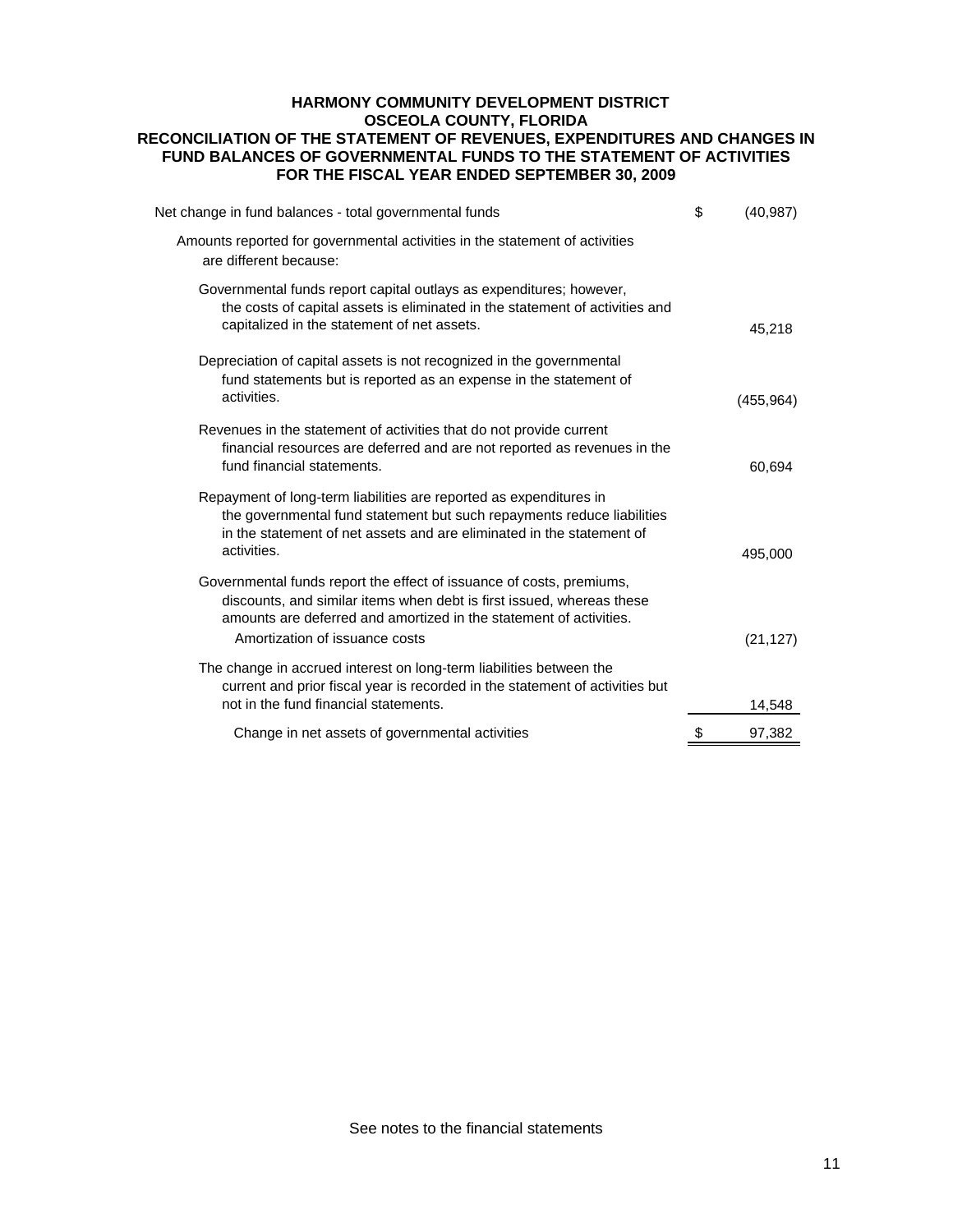## **HARMONY COMMUNITY DEVELOPMENT DISTRICT OSCEOLA COUNTY, FLORIDA NOTES TO FINANCIAL STATEMENTS**

# **NOTE 1 – SUMMARY OF SIGNIFICANT ACCOUNTING POLICIES**

## **Reporting Entity**

Harmony Community Development District (the "District") was established on February 28, 2000 by the Osceola County, Florida Ordinance No. 00-05 pursuant to the Uniform Community Development District Act of 1980, otherwise known as Chapter 190, Florida Statutes. The Act provides among other things, the power to manage basic services for community development, power to borrow money and issue bonds, and to levy and assess non-ad valorem assessments for the financing and delivery of capital infrastructure.

The District was established for the purpose of managing the financing, acquisition, construction, maintenance and operation of a portion of the infrastructure necessary for community development within the District.

The District is governed by the Board of Supervisors ("Board") which is composed of five members. The Supervisors are elected by qualified electors within the District. To carry out the purpose of the District, the Board of Supervisors of the District exercises all powers granted to the District pursuant to Chapter 190, Florida Statutes. Certain Board members are affiliated with Birchwood Acres Limited Partnership ("Developer") at September 30, 2009. The Developer owns the majority of land within the District; as a result, any non-payment or significant delay in the payment of annual assessments by the Developer or a successor owner would have an adverse effect on the operations of the District.

The Board has the responsibility for:

- 1. Assessing and levying assessments.
- 2. Approving budgets.
- 3. Exercising control over facilities and properties.
- 4. Controlling the use of funds generated by the District.
- 5. Approving the hiring and firing of key personnel.
- 6. Exercising its financing powers to fund improvements.

The financial statements were prepared in accordance with Governmental Accounting Standards Board ("GASB") Statement 14, and Statement 39, an amendment of GASB Statement 14. Under the provisions of those standards, the financial reporting entity consists of the primary government, organizations for which the District Board of Supervisors is considered to be financially accountable, and other organizations for which the nature and significance of their relationship with the District are such that, if excluded, the financial statements of the District would be considered incomplete or misleading. There are no entities considered to be component units of the District; therefore, the financial statements include only the operations of the District.

## **Government-Wide and Fund Financial Statements**

The basic financial statements include both government-wide and fund financial statements.

The government-wide financial statements (i.e., the statement of net assets and the statement of activities) report information on all of the non-fiduciary activities of the primary government. For the most part, the effect of interfund activity has been removed from these statements.

The statement of activities demonstrates the degree to which the direct expenses of a given function or segment is offset by program revenues. *Direct expenses* are those that are clearly identifiable with a specific function or segment. *Program revenues* include 1) charges to customers who purchase, use or directly benefit from goods, services or privileges provided by a given function or segment. Operating-type special assessments for maintenance and debt service are treated as charges for services. and 2) grants and contributions that are restricted to meeting the operational or capital requirements of a particular function or segment. Other items not included among program revenues are reported instead as *general revenues*.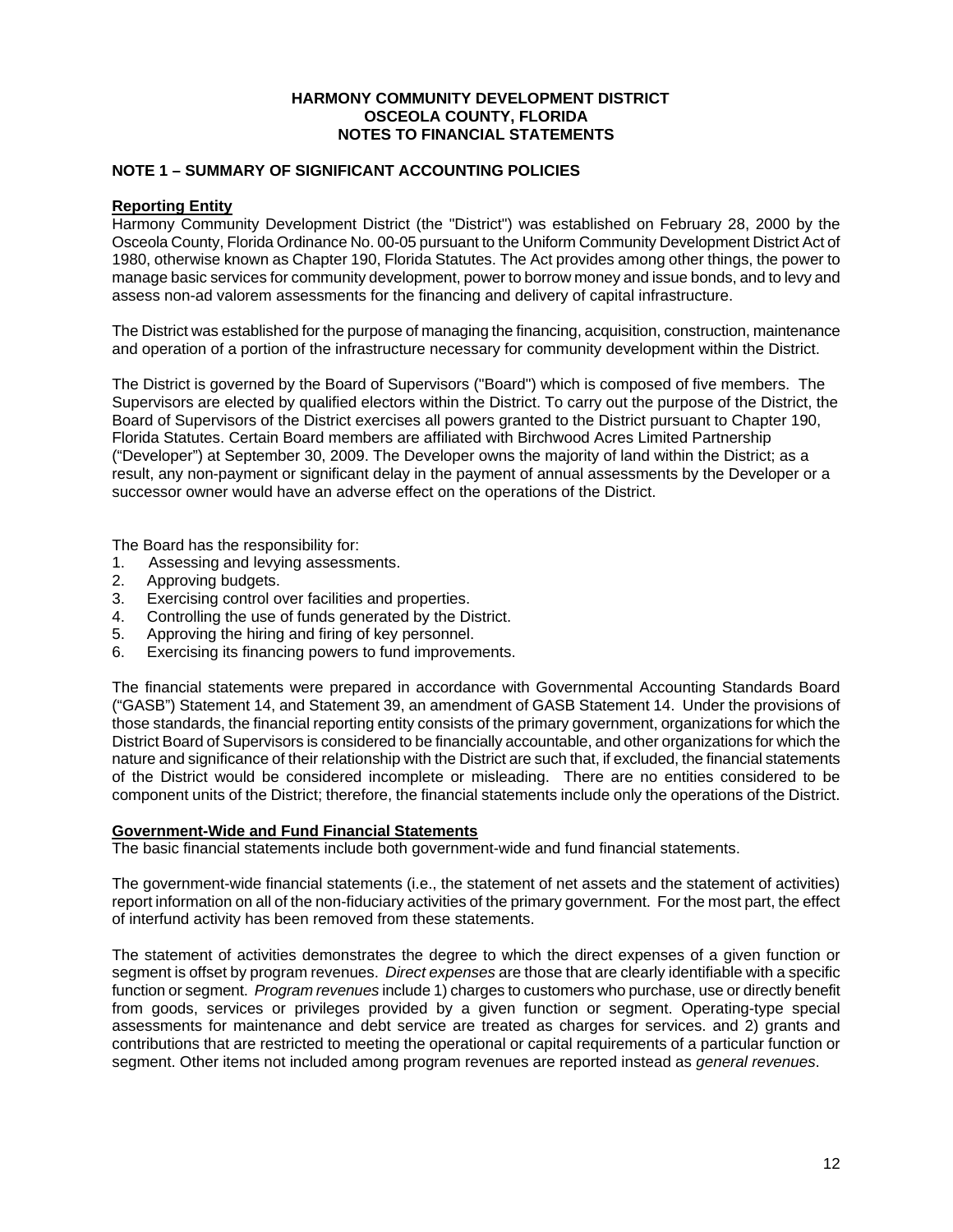# **NOTE 1 – SUMMARY OF SIGNIFICANT ACCOUNTING POLICIES (Continued)**

## **Measurement Focus, Basis of Accounting and Financial Statement Presentation**

The government-wide financial statements are reported using the *economic resources measurement* focus and the *accrual basis of accounting*. Revenues are recorded when earned and expenses are recorded when a liability is incurred, regardless of the timing of related cash flows. Assessments are recognized as revenues in the year for which they are levied. Grants and similar items are to be recognized as revenue as soon as all eligibility requirements imposed by the provider have been met.

Governmental fund financial statements are reported using the *current financial resources measurement focus* and the *modified accrual basis of accounting*. Revenues are recognized as soon as they are both measurable and available. Revenues are considered to be *available* when they are collectible within the current period or soon enough thereafter to pay liabilities of the current period. For this purpose, the government considers revenues to be available if they are collected within 60 days of the end of the current fiscal period. Expenditures are recorded when a liability is incurred, as under accrual accounting. However, debt service expenditures are recorded only when payment is due.

### Assessments

Assessments are non-ad valorem assessments on benefited lands within the District. Assessments are imposed and levied to pay for the operations and maintenance by the District of its systems and facilities provided to the property. For debt service, certain amounts are collected at lot closings as advance payments and are used to prepay a portion of the Bonds outstanding. Otherwise, assessments are collected annually to provide funds for the debt service on the portion of the Bonds which are not paid with prepaid assessments. The fiscal year for which annual assessments are levied begins on October 1 with discounts available for payments through February 28 and become delinquent on April 1. The District's annual assessments for operations and debt service are billed and collected by the County Tax Collector for non-Developer owned parcels or lots. For certain Developer owned acres, parcels or lots the District bills and collects the annual assessments. The amounts remitted to the District are net of applicable discounts or necessary administrative costs reimbursements and collection costs compensation. In addition, amounts remitted by the County Tax Collector include interest on monies held from the day of collection to the day of distribution.

Assessments and interest associated with the current fiscal period are considered to be susceptible to accrual and are recognized as revenues of the current fiscal period. The portion of assessments receivable due within the current fiscal period is considered to be susceptible to accrual as revenue of the current period. All other revenue items are considered to be measurable and available only when cash is received by the government.

The District reports the following major governmental funds:

#### General Fund

The general fund is the general operating fund of the District. It is used to account for all financial resources except those required to be accounted for in another fund.

#### Debt Service Fund 2001

The debt service fund is used to account for the accumulation of resources for the annual payment of principal and interest on the Series 2001 Bonds.

#### Debt Service Fund 2004

The debt service fund is used to account for the accumulation of resources for the annual payment of principal and interest on the Series 2004 Bonds.

#### Capital Projects Fund 2004

This fund accounts for the financial resources to be used for the acquisition or construction of major infrastructure within the District.

As a general rule, the effect of interfund activity has been eliminated from the government-wide financial statements.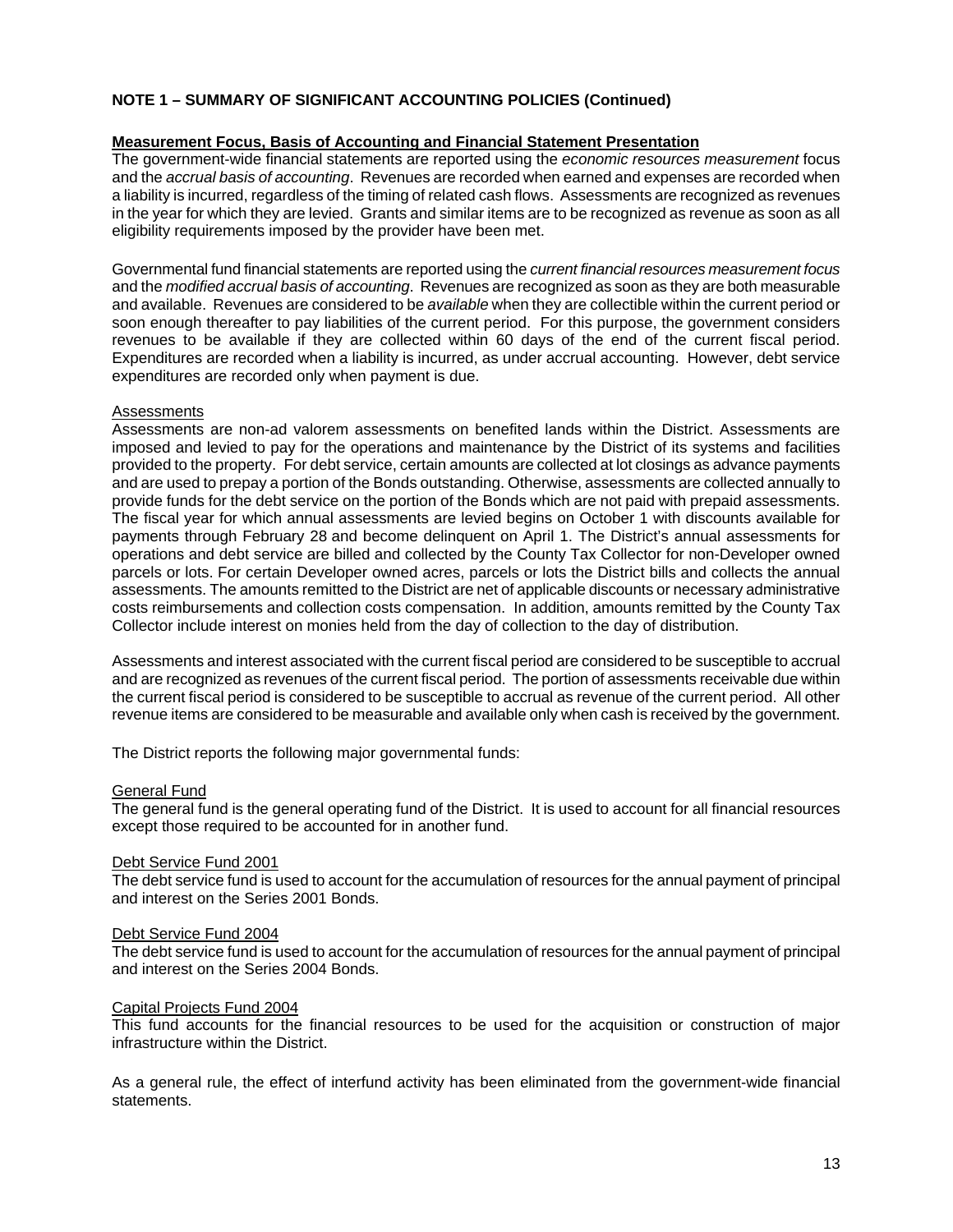# **NOTE 1 – SUMMARY OF SIGNIFICANT ACCOUNTING POLICIES (Continued)**

## **Measurement Focus, Basis of Accounting and Financial Statement Presentation (Continued)**

When both restricted and unrestricted resources are available for use, it is the government's policy to use restricted resources first for qualifying expenditures, then unrestricted resources as they are needed.

### **Assets, Liabilities and Net Assets or Equity**

#### Restricted Assets

These assets represent cash and investments set aside pursuant to Bond covenants.

#### Deposits and Investments

The District's cash and cash equivalents are considered to be cash on hand and demand deposits.

The District has elected to proceed under the Alternative Investment Guidelines as set forth in Section 218.415 (17) Florida Statutes. The District may invest any surplus public funds in the following:

- a) The Local Government Surplus Trust Funds, or any intergovernmental investment pool authorized pursuant to the Florida Interlocal Cooperation Act;
- b) Securities and Exchange Commission registered money market funds with the highest credit quality rating from a nationally recognized rating agency;
- c) Interest bearing time deposits or savings accounts in qualified public depositories;
- d) Direct obligations of the U.S. Treasury.

Securities listed in paragraph c and d shall be invested to provide sufficient liquidity to pay obligations as they come due. In addition, surplus funds may be deposited into certificates of deposit which are insured and any unspent Bond proceeds are required to be held in investments as specified in the Bond Indenture.

The District records all interest revenue related to investment activities in the respective funds and reports investments at fair value.

#### Inventories and Prepaid Items

Inventories of governmental funds are recorded as expenditures when consumed rather than when purchased.

Certain payments to vendors reflect costs applicable to future accounting periods and are recorded as prepaid items in both government-wide and fund financial statements.

## Capital Assets

Capital assets, which include property, plant and equipment, and infrastructure assets (e.g., roads, sidewalks and similar items) are reported in the government activities columns in the government-wide financial statements. Capital assets are defined by the government as assets with an initial, individual cost of more than \$5,000 (amount not rounded) and an estimated useful life in excess of two years. Such assets are recorded at historical cost or estimated historical cost if purchased or constructed. Donated capital assets are recorded at estimated fair market value at the date of donation.

The costs of normal maintenance and repairs that do not add to the value of the asset or materially extend assets lives are not capitalized. Major outlays for capital assets and improvements are capitalized as projects are constructed.

Property, plant and equipment of the District are depreciated using the straight-line method over the following estimated useful lives:

| Assets                         | Years |
|--------------------------------|-------|
| Equipment                      | 10    |
| Infrastructure                 | 15    |
| <b>Recreational facilities</b> | 30    |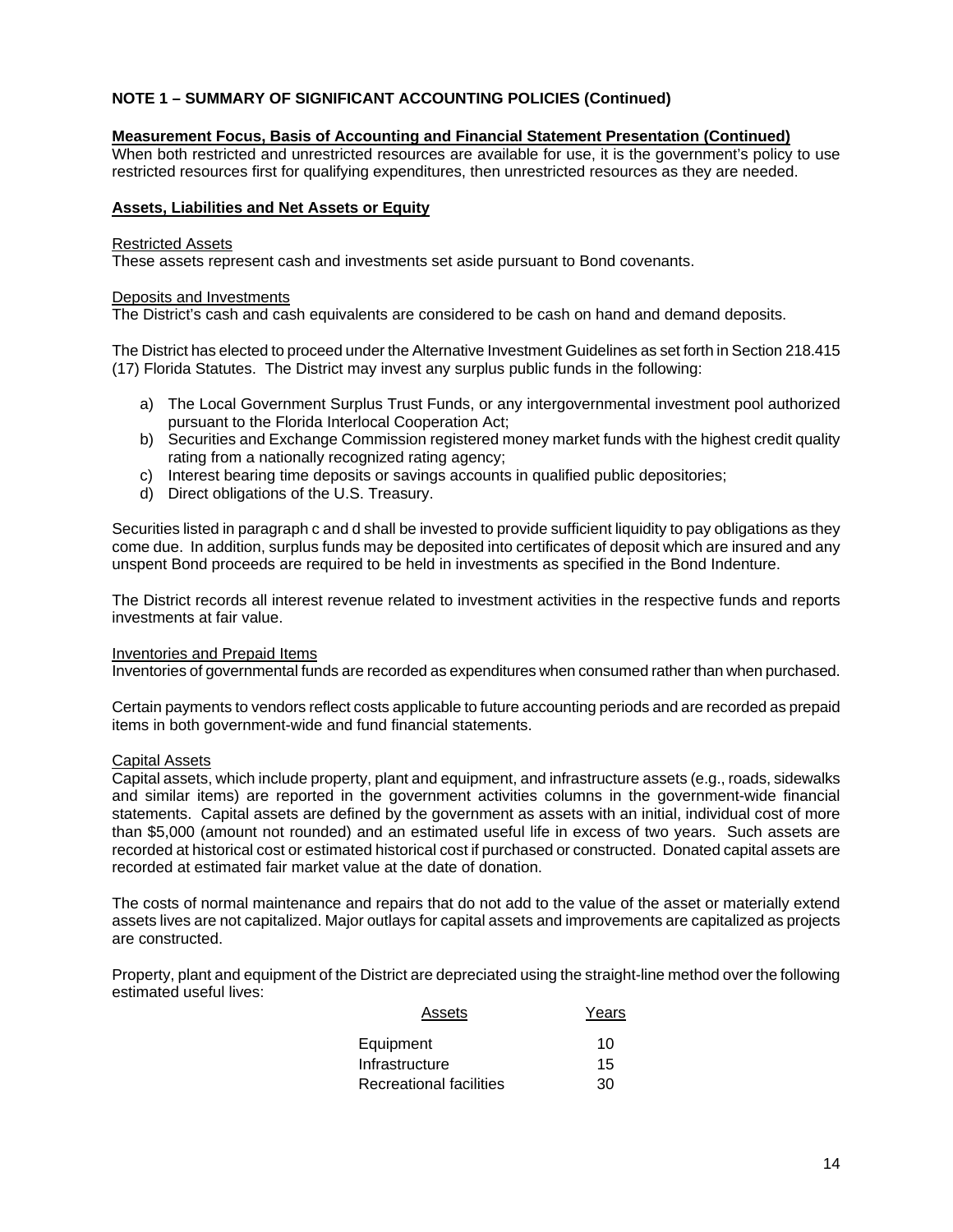# **NOTE 1 – SUMMARY OF SIGNIFICANT ACCOUNTING POLICIES (Continued)**

### **Assets, Liabilities and Net Assets or Equity (Continued)**

#### Capital Assets (Continued)

In the governmental fund financial statements, amounts incurred for the acquisition of capital assets are reported as fund expenditures. Depreciation expense is not reported in the governmental fund financial statements.

#### Deferred Charges

In a prior year, in connection with the issuance of certain debt, the District incurred costs totaling \$633,823. In the government-wide financial statements, that amount has been capitalized and amortized ratably over the estimated life of the Bonds. At September 30, 2009, the District reported accumulated amortization of \$105,635.

### Deferred Revenue

Governmental funds report deferred revenue in connection with receivables for revenues that are not considered to be available to liquidate liabilities of the current period. Governmental funds also defer revenue recognition in connection with resources that have been received, but not yet earned.

### Long-Term Obligations

In the government-wide financial statements long-term debt and other long-term obligations are reported as liabilities in the statement of net assets. Bond premiums and discounts, as well as issuance costs, are deferred and amortized ratably over the life of the Bonds. Bonds payable are reported net of premiums or discounts.

In the fund financial statements, governmental fund types recognize premiums and discounts, as well as issuance costs, during the current period. The face amount of debt issued is reported as other financing sources. Premiums received on debt issuances are reported as other financing sources while discounts on debt issuances are reported as other financing uses. Issuance costs, whether or not withheld from the actual debt proceeds received, are reported as debt service expenditures.

## Fund Equity/Net Assets

In the fund financial statements, governmental funds report reservations of fund balance for amounts that are not available for appropriation or are legally restricted by outside parties for use for a specific purpose. Designations of fund balance represent tentative management plans that are subject to change.

Net assets in the government-wide financial statements are categorized as invested in capital assets, net of related debt, restricted or unrestricted. Invested in capital assets, net of related debt represents net assets related to infrastructure and property, plant and equipment, net of any related debt. Restricted net assets represent the assets restricted by the District's Bond covenants.

#### **Other Disclosures**

## Use of Estimates

The preparation of financial statements in conformity with generally accepted accounting principles requires management to make estimates and assumptions that affect the reported amounts of assets and liabilities, and disclosure of contingent assets and liabilities at the date of the financial statements, and the reported amounts of revenues and expenditures during the reporting period. Actual results could differ from those estimates.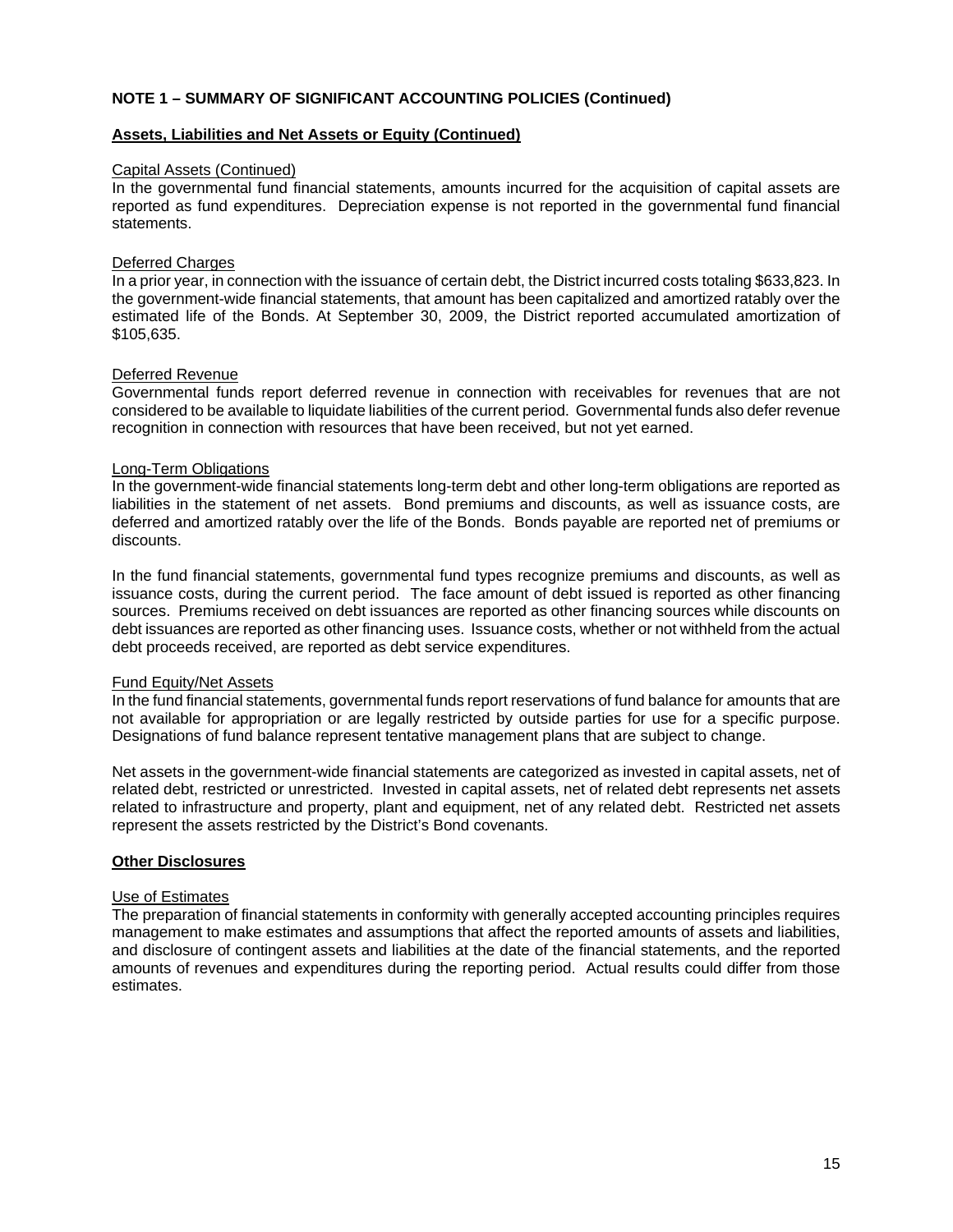# **NOTE 2 – STEWARDSHIP, COMPLIANCE AND ACCOUNTABILITY**

## Budgetary Information

The District is required to establish a budgetary system and an approved Annual Budget. Annual Budgets are adopted on a basis consistent with generally accepted accounting principles for the general fund. All annual appropriations lapse at fiscal year end.

The District follows these procedures in establishing the budgetary data reflected in the financial statements.

- a) Each year the District Manager submits to the District Board a proposed operating budget for the fiscal year commencing the following October 1.
- b) Public hearings are conducted to obtain comments.
- c) Prior to October 1, the budget is legally adopted by the District Board.
- d) All budget changes must be approved by the District Board.
- e) The budgets are adopted on a basis consistent with generally accepted accounting principles.
- f) Unused appropriation for annually budgeted funds lapse at the end of the year.

# **NOTE 3 – CASH AND INVESTMENTS**

# **Cash**

The District's cash balances were entirely covered by federal depository insurance or by a collateral pool pledged to the State Treasurer. Florida Statutes Chapter 280, "Florida Security for Public Deposits Act", requires all qualified depositories to deposit with the Treasurer or another banking institution eligible collateral equal to various percentages of the average daily balance for each month of all public deposits in excess of any applicable deposit insurance held. The percentage of eligible collateral (generally, U.S. Governmental and agency securities, state or local government debt, or corporate bonds) to public deposits is dependent upon the depository's financial history and its compliance with Chapter 280. In the event of a failure of a qualified public depository, the remaining public depositories would be responsible for covering any resulting losses.

## **Investments**

The District's investments were held as follows at September 30, 2009:

|                                            | Fair Value |           | Credit Risk    | <b>Maturities</b>            |
|--------------------------------------------|------------|-----------|----------------|------------------------------|
| US Treasury Bill                           |            | 2.777.943 | Not Applicable | 10/29/2009                   |
| Money Market Mutual Funds - First American |            |           |                | Weighted average of the fund |
| Government Obligation Funds CL Y           |            | 263,696   | S&P AAAm       | portfolio: 45days            |
|                                            |            | 3,041,639 |                |                              |

*Custodial risk –* For an investment, custodial credit risk is the risk that, in the event of the failure of the counterparty, the District will not be able to recover the value of the investments or collateral securities that are in the possession of an outside party. The District has no formal policy for custodial risk.

The money market mutual funds are not evidenced by securities that exist in physical or book entry form. The US Treasury investment is held by the trustee or agent but not in the District's name.

*Credit risk –* For investments, credit risk is generally the risk that an issuer of an investment will not fulfill its obligation to the holder of the investment. This is measured by the assignment of a rating by a nationally recognized statistical rating organization. Investment ratings by investment type are included in the preceding summary of investments.

*Concentration risk –* The District places no limit on the amount the District may invest in any one issuer.

*Interest rate risk –* The District does not have a formal policy that limits investment maturities as a means of managing exposure to fair value losses arising from increasing interest rates.

However, the Bond Indenture limits the type of investments held using unspent proceeds.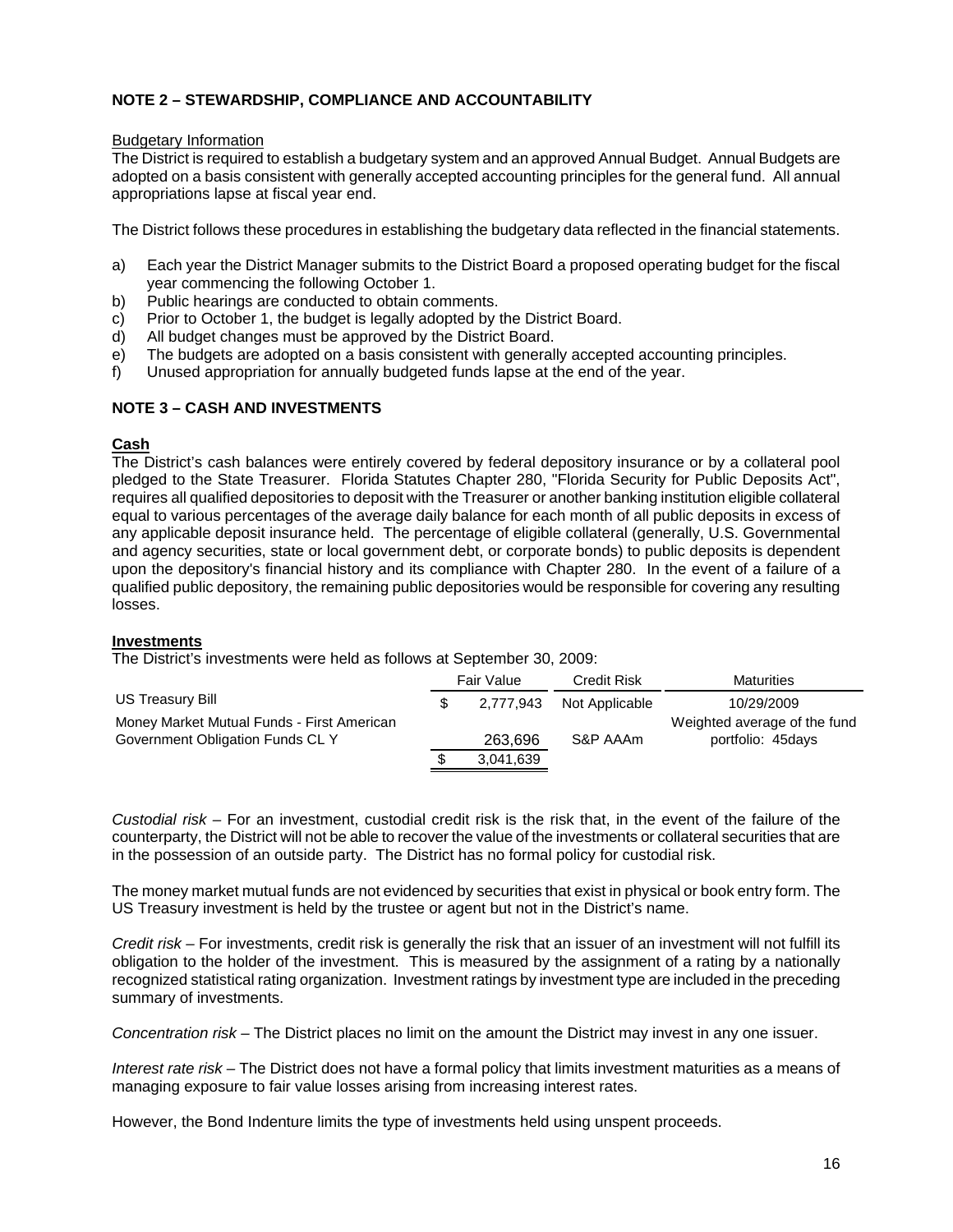# **NOTE 4 – INTERUND TRANSACTIONS**

| refliber ou, zuus wele as iuliuws.<br>Fund | Receivable |      | Payable |
|--------------------------------------------|------------|------|---------|
| General                                    | 18.142     | - \$ |         |
| Debt service 2001                          |            |      | 32      |
| Capital projects 2004                      |            |      | 18.110  |
| Total                                      | 18.142     | \$   | 18.142  |

Interfund balances at September 30, 2009 were as follows:

The outstanding balances between funds result primarily from the time lag between the dates that transactions are recorded in the accounting system and payments between funds are made.

# **NOTE 5 – CAPITAL ASSETS**

Capital asset activity for the fiscal year ended September 30, 2009 was as follows:

|                                              | Beginning      |            |    |                  |    |                   |    | Ending         |  |
|----------------------------------------------|----------------|------------|----|------------------|----|-------------------|----|----------------|--|
|                                              | <b>Balance</b> |            |    | <b>Additions</b> |    | <b>Reductions</b> |    | <b>Balance</b> |  |
| Governmental activities                      |                |            |    |                  |    |                   |    |                |  |
| Capital assets, not being depreciated        |                |            |    |                  |    |                   |    |                |  |
| Land and land improvements                   | \$             | 8,543,600  | \$ |                  | \$ |                   | S  | 8,543,600      |  |
| Constuction in progress                      |                |            |    | 45,218           |    |                   |    | 45,218         |  |
| Total capital assets, not being depreciated  |                | 8,543,600  |    | 45,218           |    |                   |    | 8,588,818      |  |
| Capital assets, being depreciated            |                |            |    |                  |    |                   |    |                |  |
| Infrastructure                               |                | 4,930,607  |    |                  |    |                   |    | 4,930,607      |  |
| Recreational                                 |                | 3,698,287  |    |                  |    |                   |    | 3,698,287      |  |
| Equipment                                    |                | 39,805     |    |                  |    |                   |    | 39,805         |  |
| Total capital assets, being depreciated      |                | 8,668,699  |    |                  |    |                   |    | 8,668,699      |  |
| Less accumulated depreciation for:           |                |            |    |                  |    |                   |    |                |  |
| Infrastructure                               |                | 328,707    |    | 328,707          |    |                   |    | 657,414        |  |
| Recreational                                 |                | 130,498    |    | 123,276          |    |                   |    | 253,774        |  |
| Equipment                                    |                | 11,757     |    | 3,981            |    |                   |    | 15,738         |  |
| Total accumulated depreciation               |                | 470,962    |    | 455,964          |    |                   |    | 926,926        |  |
| Total capital assets, being depreciated, net |                | 8,197,737  |    | (455,964)        |    |                   |    | 7,741,773      |  |
| Governmental activities capital assets, net  | \$             | 16,741,337 | \$ | (410, 746)       | \$ |                   | \$ | 16,330,591     |  |

District infrastructure was developed in three phases and was expected to cost approximately \$26,193,000. In the prior year, the project was completed and certain assets were conveyed to other entities for ownership and maintenance. Current year additions are for the water main extension project.

Depreciation expense was charged to function/program as follows:

| Maintenance and operations | \$. | 332.688 |
|----------------------------|-----|---------|
| Parks and recreation       |     | 123.276 |
| Total depreciation expense |     | 455.964 |

# **NOTE 6 – LONG TERM LIABILITIES**

## **Capital Improvement Revenue Bonds Series 2001**

On October 9, 2001 the District issued \$17,700,000 of Capital Improvement Revenue Bonds Series 2001, due on May 1, 2032 with a fixed interest rate of 7.25%. Interest is payable semiannually on each May 1 and November 1. Principal is payable on an annual basis commencing May 1, 2003 through May 1, 2032.

The Series 2001 Bonds are subject to redemption at the option of the District prior to their maturity. The Bonds are subject to extraordinary mandatory redemption prior to their selected maturity in the manner determined by the Bond Registrar if certain events occurred as outlined in the Bond Indenture. This occurred during the fiscal year ended September 30, 2009 as the District collected prepaid assessments from lot owners and prepaid \$30,000 of the Bonds. See Note 11 for additional prepayments subsequent to year end.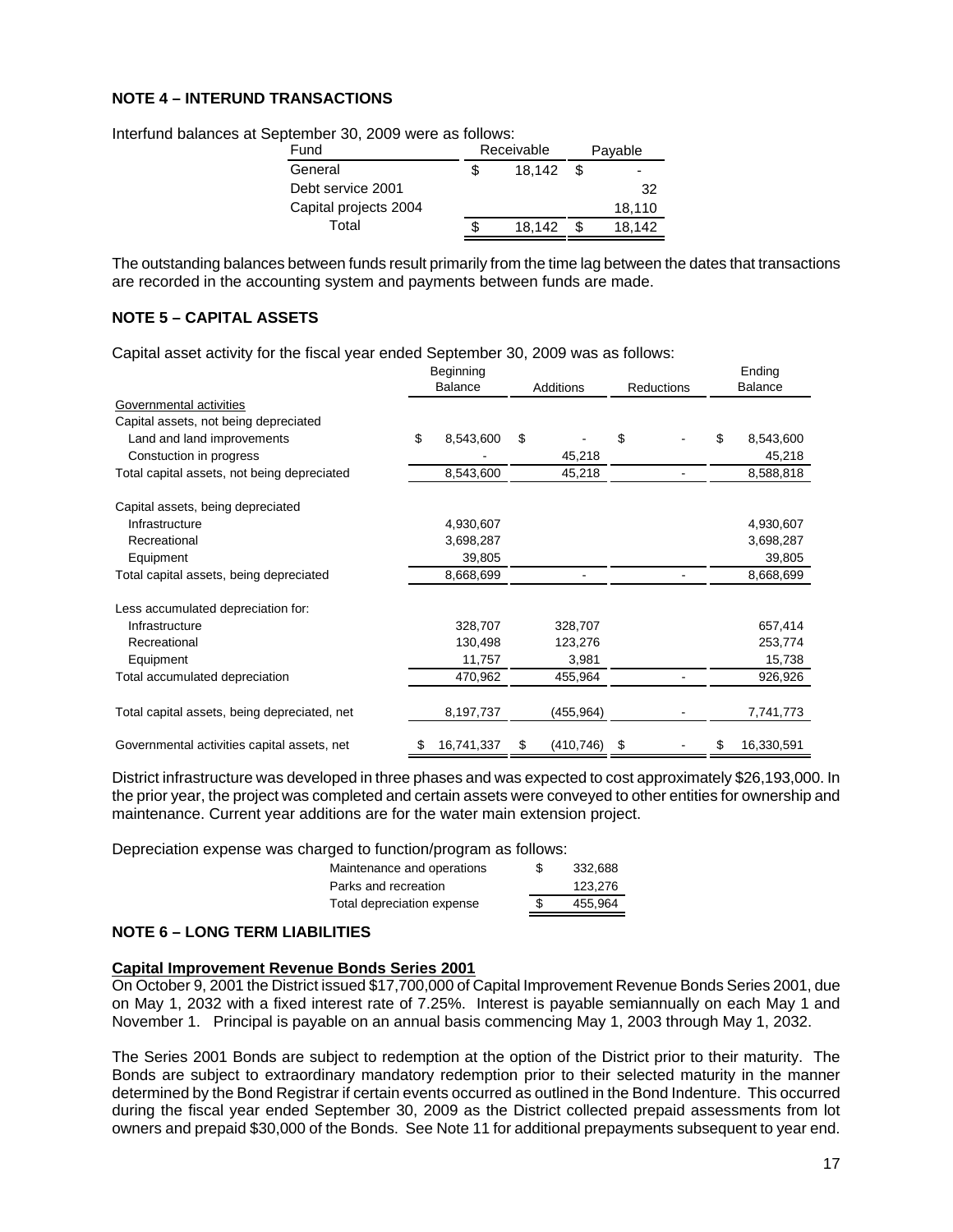# **NOTE 6 – LONG TERM LIABILITIES (Continued)**

### **Capital Improvement Revenue Bonds Series 2001 (Continued)**

The Bond Indenture established a debt service reserve requirement as well as other restrictions and requirements relating principally to the use of proceeds and the procedures to be followed by the District on assessments to property owners. The District agrees to levy special assessments in annual amounts adequate to provide payment of debt service and to meet the reserve requirements. The District is in compliance with the requirements of the Bond Indenture at September 30, 2009.

The Bond Indenture requires that the District obtain a \$5,000,000 letter of credit which can be utilized by the Trustee in the event that sufficient funds are not available to cover the required debt service payments. The District does not currently have a letter of credit. There is an insurance policy and mortgage security agreement in place through the District's trust account.

#### **Capital Improvement Revenue Bonds Series 2004**

On December 10, 2004 the District issued \$15,490,000 of Capital Improvement Revenue Bonds Series 2004, due on May 1, 2036 with a fixed interest rate of 6.75%. Interest is payable semiannually on each May 1 and November 1 commencing May 1, 2006. Principal is payable on an annual basis commencing May 1, 2007.

The Series 2004 Bonds are subject to redemption at the option of the District prior to their maturity. The Bonds are subject to extraordinary mandatory redemption prior to their selected maturity in the manner determined by the Bond Registrar if certain events occurred as outlined in the Bond Indenture.

The Bond Indenture established a debt service reserve requirement as well as certain other restrictions and requirements relating principally to the use of proceeds and the procedures to be followed by the District on assessments to property owners. The District agrees to levy special assessments in annual amounts adequate to provide payment of debt service and to meet the reserve requirements. The District is in compliance with the requirements of the Bond Indenture at September 30, 2009.

#### **Long-term debt activity**

Changes in long-term liability activity for the fiscal year ended September 30, 2009 were as follows:

|                         | Beginning<br>Balance |     | Additions | <b>Reductions</b> |         | Ending<br>Balance |            | Due Within<br>One Year |         |
|-------------------------|----------------------|-----|-----------|-------------------|---------|-------------------|------------|------------------------|---------|
| Governmental activities |                      |     |           |                   |         |                   |            |                        |         |
| Bonds payable:          |                      |     |           |                   |         |                   |            |                        |         |
| Series 2001             | \$<br>16,090,000     | \$. | ۰         | S                 | 300.000 |                   | 15.790.000 | S                      | 290,000 |
| Series 2004             | 15,230,000           |     |           |                   | 195.000 |                   | 15,035,000 |                        | 210,000 |
| Total                   | 31,320,000           | \$  |           | ۰D                | 495.000 |                   | 30,825,000 | \$                     | 500,000 |

At September 30, 2009, the scheduled debt service requirements on the long - term debt were as follows:

Governmental Activities

|                              | OUVULIIIIIGI IKAI AUUVILIUS |            |           |            |    |            |  |  |
|------------------------------|-----------------------------|------------|-----------|------------|----|------------|--|--|
| Year ending<br>September 30: |                             | Principal  | Interest  |            |    | Total      |  |  |
| 2010                         | \$                          | 500,000    | \$        | 2,159,639  | \$ | 2,659,639  |  |  |
| 2011                         |                             | 540,000    | 2,124,438 |            |    | 2,664,438  |  |  |
| 2012                         |                             | 580,000    |           | 2,086,413  |    | 2,666,413  |  |  |
| 2013                         | 610,000                     |            | 2,045,588 |            |    | 2,655,588  |  |  |
| 2014                         | 655,000                     |            | 2,002,638 |            |    | 2,657,638  |  |  |
| 2015-2019                    | 4,030,000                   |            | 9,253,675 |            |    | 13,283,675 |  |  |
| 2020-2024                    |                             | 5,655,000  | 6,974,475 |            |    | 12,629,475 |  |  |
| 2025-2029                    |                             | 7,905,000  | 5,332,300 |            |    | 13,237,300 |  |  |
| 2030-2035                    | 8,130,000                   |            | 2,232,713 |            |    | 10,362,713 |  |  |
| 2036                         |                             | 2,220,000  |           | 227,475    |    | 2,447,475  |  |  |
| Total                        | \$                          | 30,825,000 | \$        | 34,439,352 | \$ | 65,264,352 |  |  |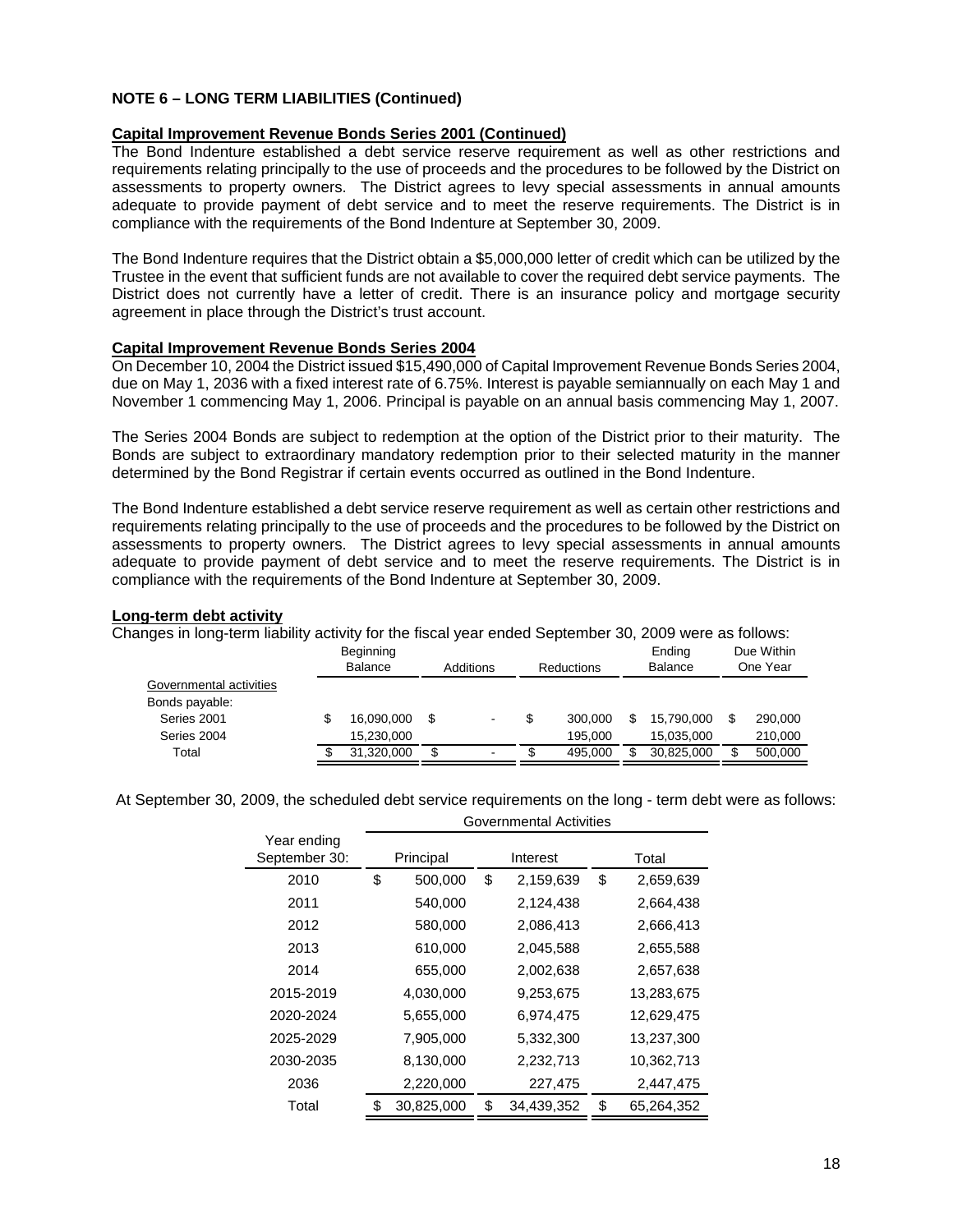# **NOTE 7 – DEVELOPER TRANSACTIONS**

The Developer owns a portion of land within the District; therefore, revenues in the general and debt service funds include non ad-valorem assessments billed by the District. Developer assessment revenue for the fiscal year ended September 30, 2009 for the general fund totaled \$902,971 and included a receivable of \$76,197. For debt service, Developer revenue for the fiscal year ended September 30, 2009 was \$397,926 for the Series 2001 Bonds and \$1,205,326 for debt service on the Series 2004 Bonds, which include receivables of \$49,009 and \$355,391, respectively. Subsequent to year end the Developer contributed \$672,373 towards the debt service on the Series 2001 Bonds.

# **NOTE 8 – DEFICIT FUND EQUITY**

The District has a government-wide net asset deficit balance of (\$11,039,046) as of September 30, 2009. There is no such deficit reflected in the governmental fund statements. The deficit primarily relates to capital outlay which has been financed through the issuance of long term debt but is not owned or maintained by the District as discussed in Note 5 – Capital Assets.

# **NOTE 9 - MANAGEMENT COMPANY**

The District has contracted with a management company to manage the works of the District, including to perform services such as financial and accounting advisory services. Certain employees of the management company also serve as officers of the District. Under the agreement, the District compensates the management company for management, accounting, financial reporting, computer and other administrative costs.

# **NOTE 10 – RISK MANAGEMENT**

The District is exposed to various risks of loss related to torts; theft of, damage to, and destruction of assets; errors and omissions; and natural disasters. The District has obtained commercial insurance from independent third parties to mitigate the costs of these risks; coverage may not extend to all situations. Settled claims from these risks have not exceeded commercial insurance coverage over the past three years.

## **NOTE 11 – SUBSEQUENT EVENT**

## **Bond Payment**

Subsequent to year end, the District prepaid \$20,000 of the Series 2001 Bonds. The prepayments were extraordinary mandatory redemptions as outlined in the Bond Indenture.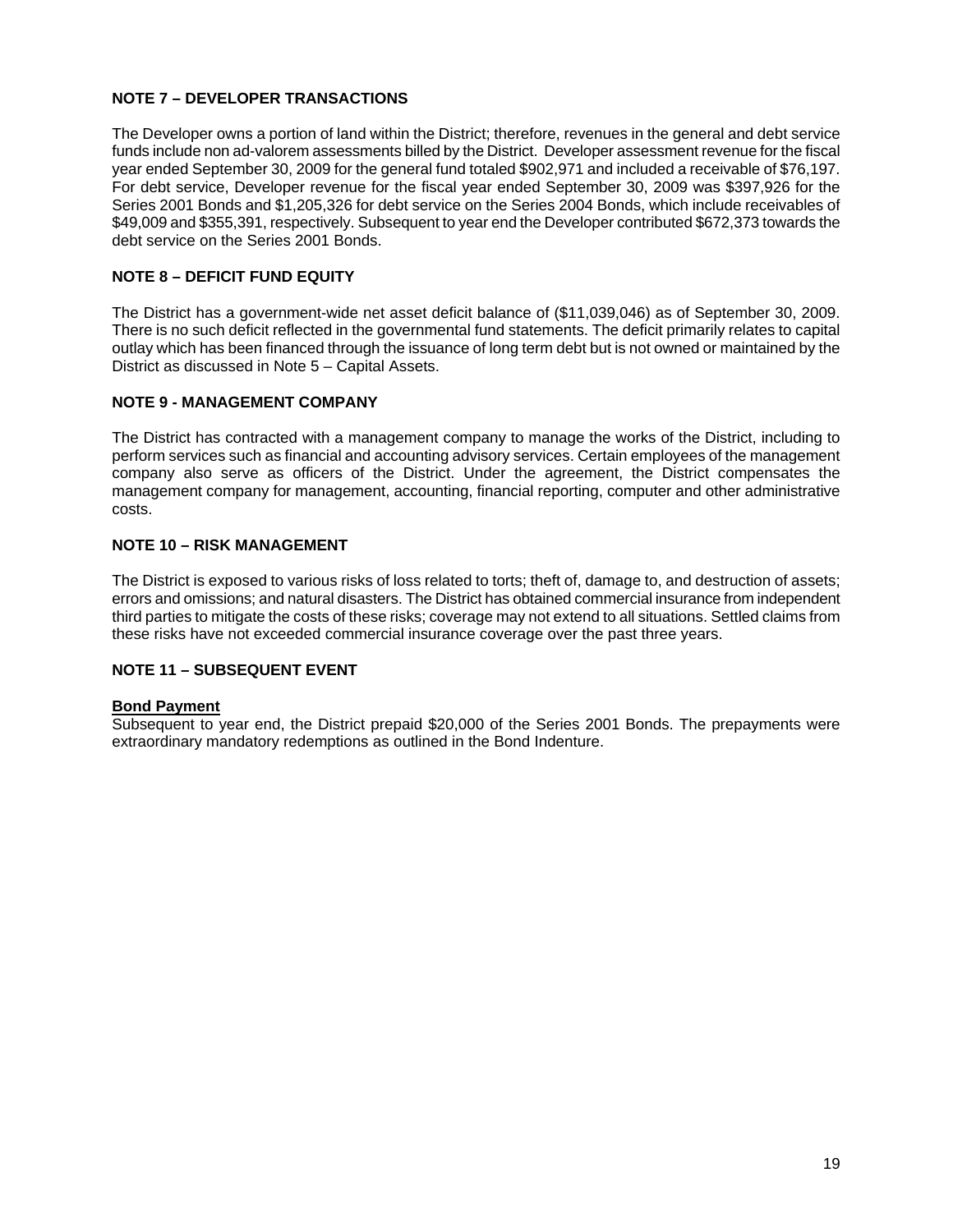## **HARMONY COMMUNITY DEVELOPMENT DISTRICT OSCEOLA COUNTY, FLORIDA SCHEDULE OF REVENUES, EXPENDITURES AND CHANGES IN FUND BALANCE - BUDGET AND ACTUAL – GENERAL FUND FOR THE FISCAL YEAR ENDED SEPTEMBER 30, 2009**

|                                    | <b>Budgeted</b> |           |         |           |        |           |    | Variance<br>with Final<br>Budget - |  |  |
|------------------------------------|-----------------|-----------|---------|-----------|--------|-----------|----|------------------------------------|--|--|
|                                    |                 |           |         |           |        |           |    |                                    |  |  |
|                                    |                 |           | Amounts |           | Actual |           |    | Positive                           |  |  |
|                                    |                 | Original  |         | Final     |        | Amounts   |    | (Negative)                         |  |  |
| <b>REVENUES</b>                    |                 |           |         |           |        |           |    |                                    |  |  |
| Assessments - Tax collector        | \$              | 597,839   | \$      | 616,182   | \$     | 611,396   | \$ | (4,786)                            |  |  |
| Assessments - District collected   |                 | 914,363   |         | 914,363   |        | 902,971   |    | (11, 392)                          |  |  |
| Interest and miscellaneous revenue |                 | 5,728     |         | 3,259     |        | 2,832     |    | (427)                              |  |  |
| Total revenues                     |                 | 1,517,930 |         | 1,533,804 |        | 1,517,199 |    | (16, 605)                          |  |  |
| <b>EXPENDITURES</b>                |                 |           |         |           |        |           |    |                                    |  |  |
| Current:                           |                 |           |         |           |        |           |    |                                    |  |  |
| General government                 |                 | 203,402   |         | 204,769   |        | 224,802   |    | (20, 033)                          |  |  |
| Maintenance and operations         |                 | 1,238,800 |         | 1,191,388 |        | 1,221,020 |    | (29, 632)                          |  |  |
| Parks and recreation               |                 | 70,000    |         | 137,647   |        | 40.474    |    | 97,173                             |  |  |
| Total expenditures                 |                 | 1,512,202 |         | 1,533,804 |        | 1,486,296 |    | 47,508                             |  |  |
| Excess (deficiency) of revenues    |                 |           |         |           |        |           |    |                                    |  |  |
| over (under) expenditures          |                 | 5,728     | -\$     |           |        | 30,903    |    | 30,903                             |  |  |
| Fund balance - beginning           |                 |           |         |           |        | 354,303   |    |                                    |  |  |
|                                    |                 |           |         |           |        |           |    |                                    |  |  |
| Fund balance - ending              |                 |           |         |           |        | 385,206   |    |                                    |  |  |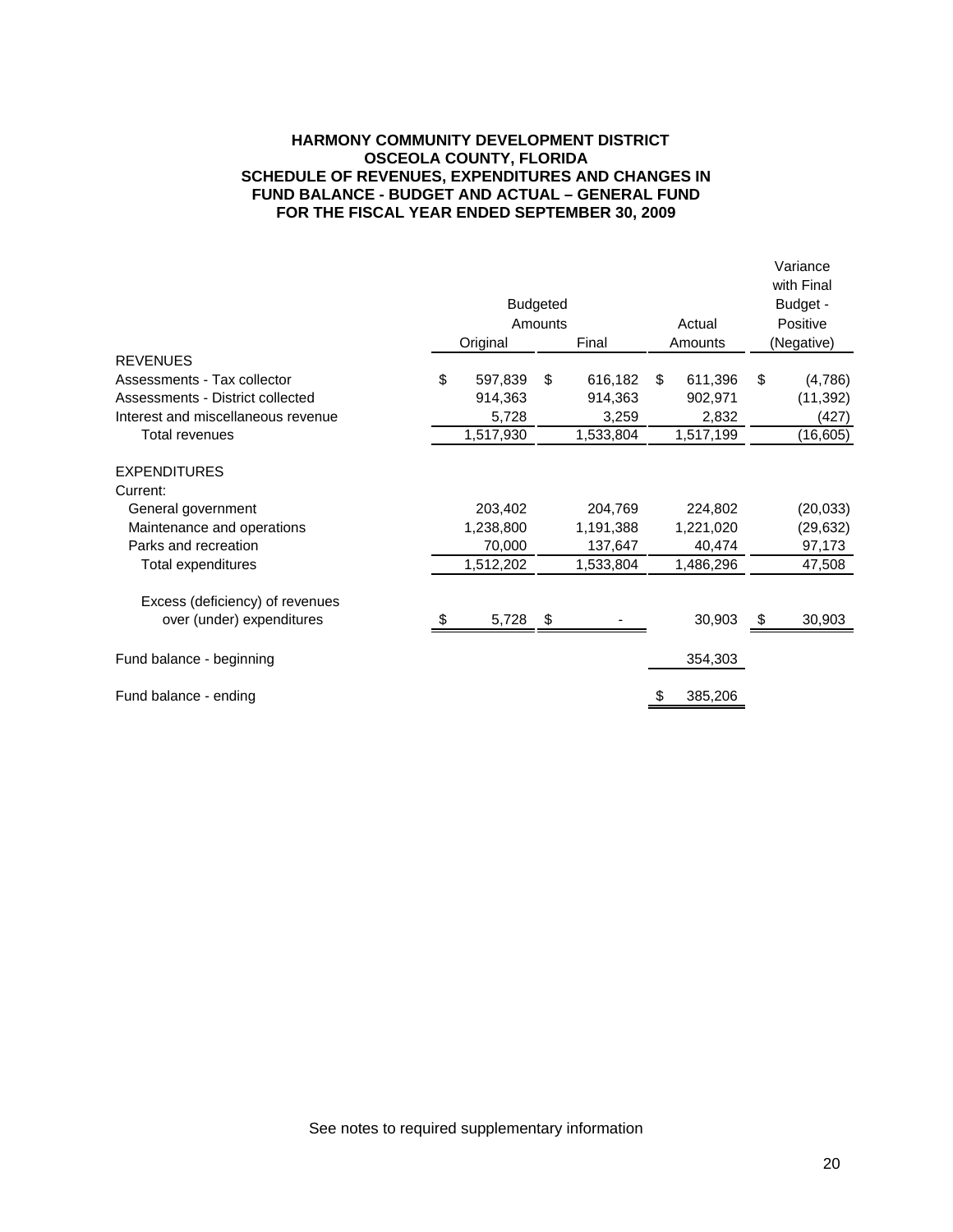# **HARMONY COMMUNITY DEVELOPMENT DISTRICT OSCEOLA COUNTY, FLORIDA NOTES TO REQUIRED SUPPLEMENTARY INFORMATION**

The District is required to establish a budgetary system and an approved Annual Budget for the general fund. The District's budgeting process is based on estimates of cash receipts and cash expenditures which are approved by the Board. The budget approximates a basis consistent with accounting principles generally accepted in the United States of America (generally accepted accounting principles).

The legal level of budgetary control, the level at which expenditures may not exceed budget, is in the aggregate. Any budget amendments that increase the aggregate budgeted appropriations must be approved by the Board of Supervisors. The general fund budget for the fiscal year ended September 30, 2009 was amended to increase revenues by \$15,874, increase appropriations by \$21,602. Actual general fund expenditures did not exceed final budgeted appropriations for the fiscal year ended September 30, 2009.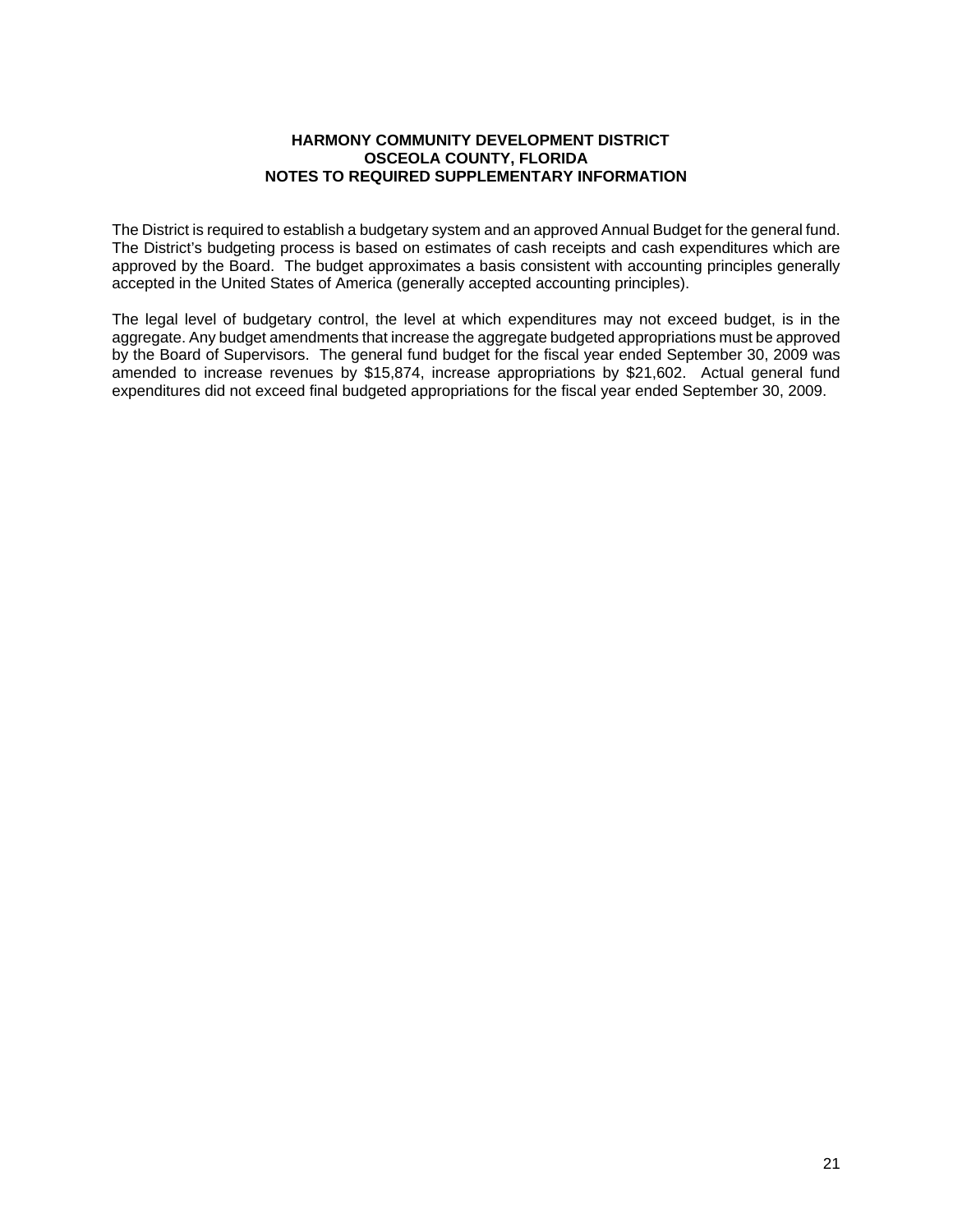

2700 North Military Trail . Suite 350 Boca Raton, Florida 33431 (561) 994-9299 · (800) 299-4728 Fax (561) 994-5823 www.graucpa.com

# REPORT ON INTERNAL CONTROL OVER FINANCIAL REPORTING AND ON COMPLIANCE AND OTHER MATTERS BASED ON AN AUDIT OF FINANCIAL STATEMENTS PERFORMED IN ACCORDANCE WITH **GOVERNMENT AUDITING STANDARDS**

To the Board of Supervisors Harmony Community Development District Osceola County, Florida

We have audited the financial statements of the governmental activities and each major fund of Harmony Community Development District, Osceola County, Florida ("District") as of and for the fiscal year ended September 30, 2009, which collectively comprise the District's basic financial statements and have issued our report thereon dated July 26, 2010. We conducted our audit in accordance with auditing standards generally accepted in the United States of America and the standards applicable to financial audits contained in Government Auditing Standards, issued by the Comptroller General of the United States.

### Internal Control Over Financial Reporting

In planning and performing our audit, we considered the District's internal control over financial reporting as a basis for designing our auditing procedures for the purpose of expressing our opinions on the financial statements, but not for the purpose of expressing an opinion on the effectiveness of the District's internal control over financial reporting. Accordingly, we do not express an opinion on the effectiveness of the District's internal control over financial reporting.

A control deficiency exists when the design or operation of a control does not allow management or employees, in the normal course of performing their assigned functions, to prevent or detect misstatements on a timely basis. A significant deficiency is a control deficiency, or combination of control deficiencies, that adversely affects the District's ability to initiate, authorize, record, process, or report financial data reliably in accordance with generally accepted accounting principles such that there is more than a remote likelihood that a misstatement of the District's financial statements that is more than inconsequential will not be prevented or detected by the District's internal control.

A material weakness is a significant deficiency, or combination of significant deficiencies, that results in more than a remote likelihood that a material misstatement of the financial statements will not be prevented or detected by the District's internal control.

Our consideration of internal control over financial reporting was for the limited purpose described in the first paragraph of this section and would not necessarily identify all deficiencies in internal control that might be significant deficiencies or material weaknesses. We did not identify any deficiencies in internal control over financial reporting that we consider to be material weaknesses, as defined above.

## **Compliance and Other Matters**

As part of obtaining reasonable assurance about whether the District's financial statements are free of material misstatement, we performed tests of its compliance with certain provisions of laws, regulations, contracts, and agreements, noncompliance with which could have a direct and material effect on the determination of financial statement amounts. However, providing an opinion on compliance with those provisions was not an objective of our audit and, accordingly, we do not express such an opinion. The results of our tests disclosed no instances of noncompliance or other matters that are required to be reported under **Government Auditing Standards.**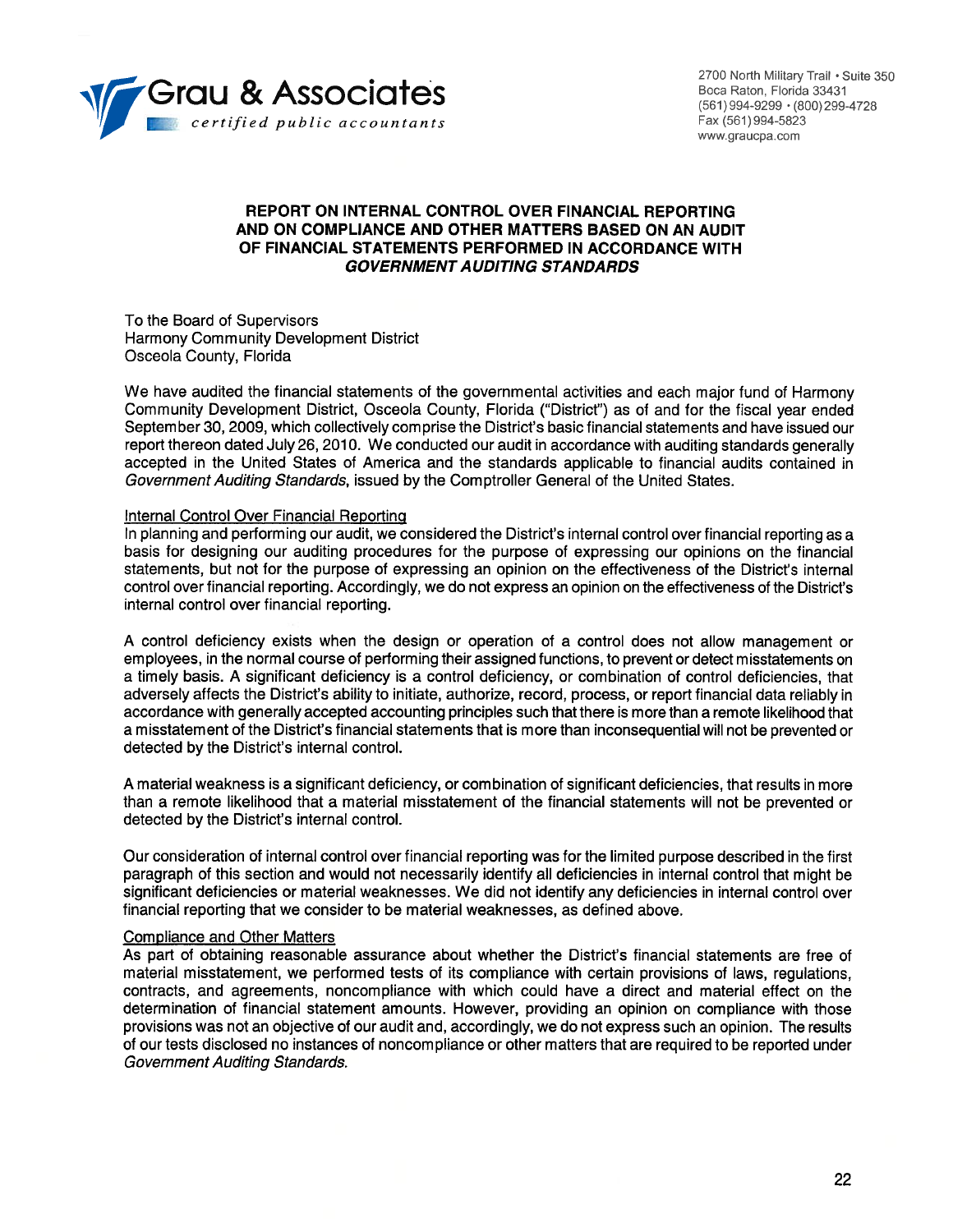This report is intended for the information of the management, Board of Supervisors of Harmony Community<br>Development District, Osceola County, Florida and the Auditor General of the State of Florida and is not<br>intended to

July 26, 2010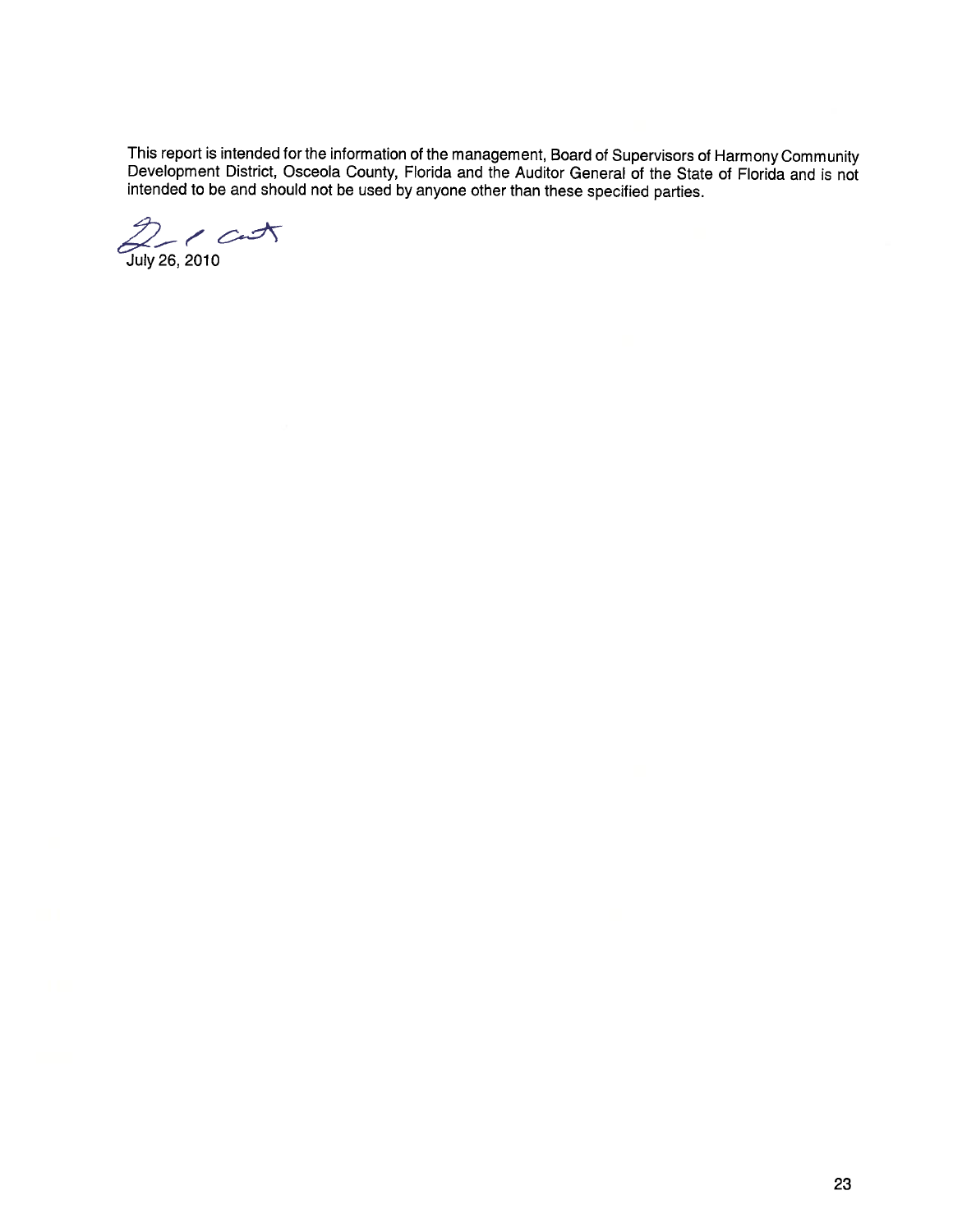

2700 North Military Trail . Suite 350 Boca Raton, Florida 33431 (561) 994-9299 · (800) 299-4728 Fax (561) 994-5823 www.graucpa.com

# MANAGEMENT LETTER PURSUANT TO THE RULES OF THE AUDITOR GENERAL FOR THE STATE OF FLORIDA

To the Board of Supervisors **Harmony Community Development District** Osceola County, Florida

We have audited the accompanying basic financial statements of Harmony Community Development District, Osceola County, Florida ("District") as of and for the fiscal year ended September 30, 2009, and have issued our report thereon dated July 26, 2010.

We conducted our audit in accordance with auditing standards generally accepted in the United States of America and Government Auditing Standards, issued by the Comptroller General of the United States. Those standards require that we plan and perform the audit to obtain reasonable assurance about whether the financial statements are free of material misstatement.

In addition, we have issued our Report on Internal Control over Financial Reporting and Compliance and Other Matters dated July 26, 2010. Disclosures in that report should be considered in conjunction with this management letter.

The purpose of this letter is to comment on those matters required by Chapter 10.550 of the Rules of the Auditor General for the State of Florida. Accordingly, in connection with our audit of the financial statements of the District, as described in the first paragraph, we report the following:

- Current year findings and recommendations.  $\mathbf{L}$
- II. Status of prior year findings and recommendations.
- III. Compliance with the Provisions of the Auditor General of the State of Florida.

This report is intended for the information of the management, Board of Supervisors of Harmony Community Development District, Osceola County, Florida and the Auditor General of the State of Florida and is not intended to be and should not be used by anyone other than these specified parties.

We wish to thank Harmony Community Development District, Osceola County, Florida and the personnel associated with it, for the opportunity to be of service to them in this endeavor as well as future engagements and the courtesies extended to us.

 $2/$ art

July 26, 2010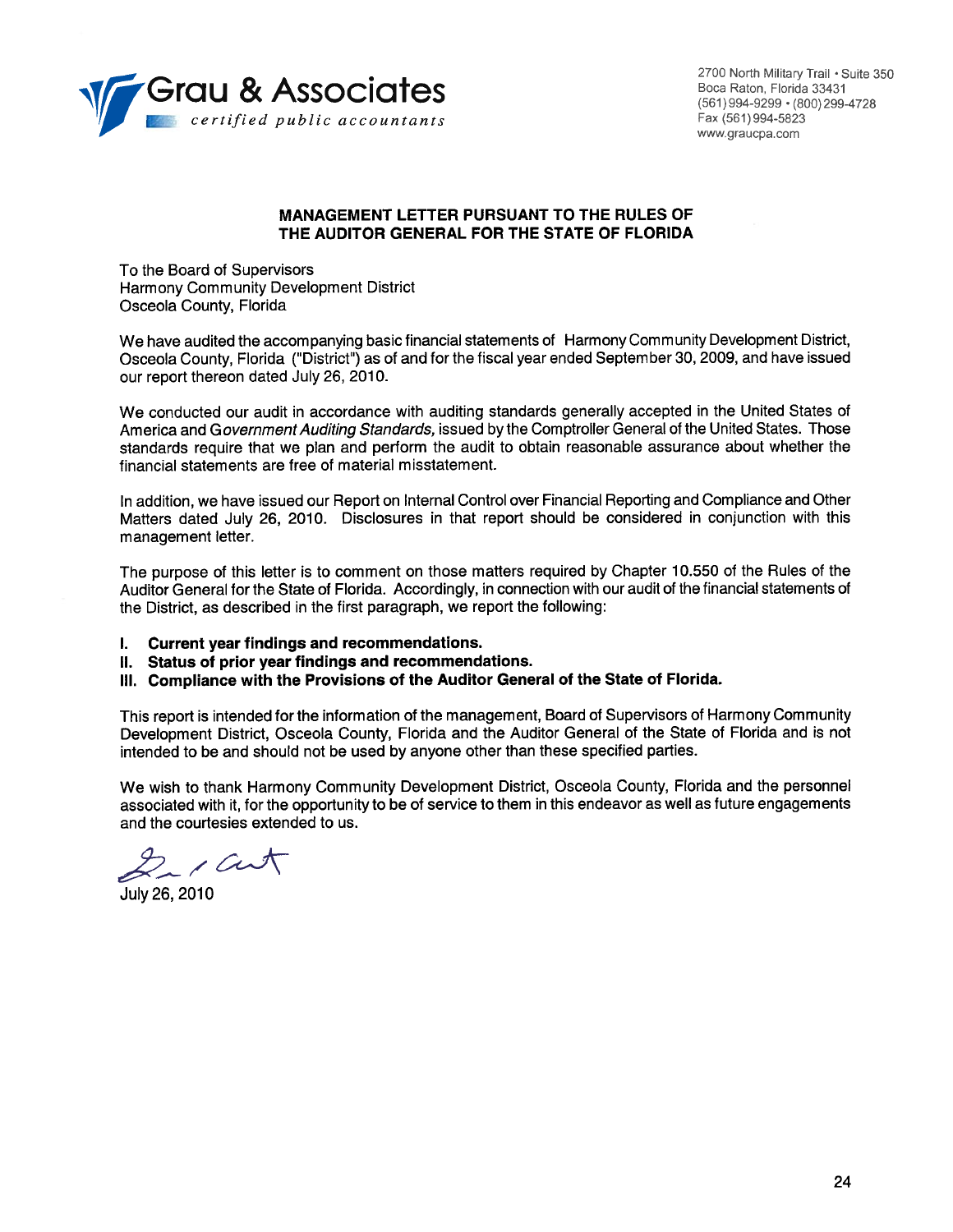# **REPORT TO MANAGEMENT**

# **I. CURRENT YEAR FINDINGS AND RECOMMENDATIONS**

None

# **II. PRIOR YEAR FINDINGS AND RECOMMENDATIONS**

None

## **III. COMPLIANCE WITH THE PROVISIONS OF THE AUDITOR GENERAL OF THE STATE OF FLORIDA**

Unless otherwise required to be reported in the auditor's report on compliance and internal controls, the management letter shall include, but not be limited to the following:

1. A statement as to whether or not corrective actions have been taken to address findings and recommendations made in the preceding annual financial audit report.

There were no significant findings and recommendations made in the preceding annual financial audit report for the fiscal year ended September 30, 2008.

2. A statement as to whether or not the local governmental entity complied with Section 218.415, Florida Statutes, regarding the investment of public funds.

The District complied with Section 218.415, Florida Statutes, regarding the investment of public funds.

3. Any recommendations to improve the local governmental entity's financial management.

There were no such matters discovered by, or that came to the attention of, the auditor, to be reported for the fiscal year ended September 30, 2009.

4. Violations of laws, regulations, contracts or grant agreements, or abuse that have occurred, or are likely to have occurred, that have an effect on the determination of financial statement amounts that is less than material but more than inconsequential.

There were no such matters discovered by, or that came to the attention of, the auditor, to be reported, for the fiscal year ended September 30, 2009.

- 5. For matters that are inconsequential to the determination of financial statement amounts, considering both quantitative and qualitative factors, the following may be reported based on professional judgment:
	- a. Violations of laws, regulations, and contracts or grant agreements, or abuse that have occurred, or are likely to have occurred.
	- b. Control deficiencies that are not significant deficiencies, including, but not limited to:

There were no such matters discovered by, or that came to the attention of, the auditor, that, in our judgment, are required to be reported, for the fiscal year ended September 30, 2009.

- 6. The name or official title and legal authority of the District are disclosed in the notes to the financial statements.
- 7. The financial report filed with the Florida Department of Financial Services pursuant to Section 218.32(1)(a), Florida Statutes agrees with the September 30, 2009 financial audit report.